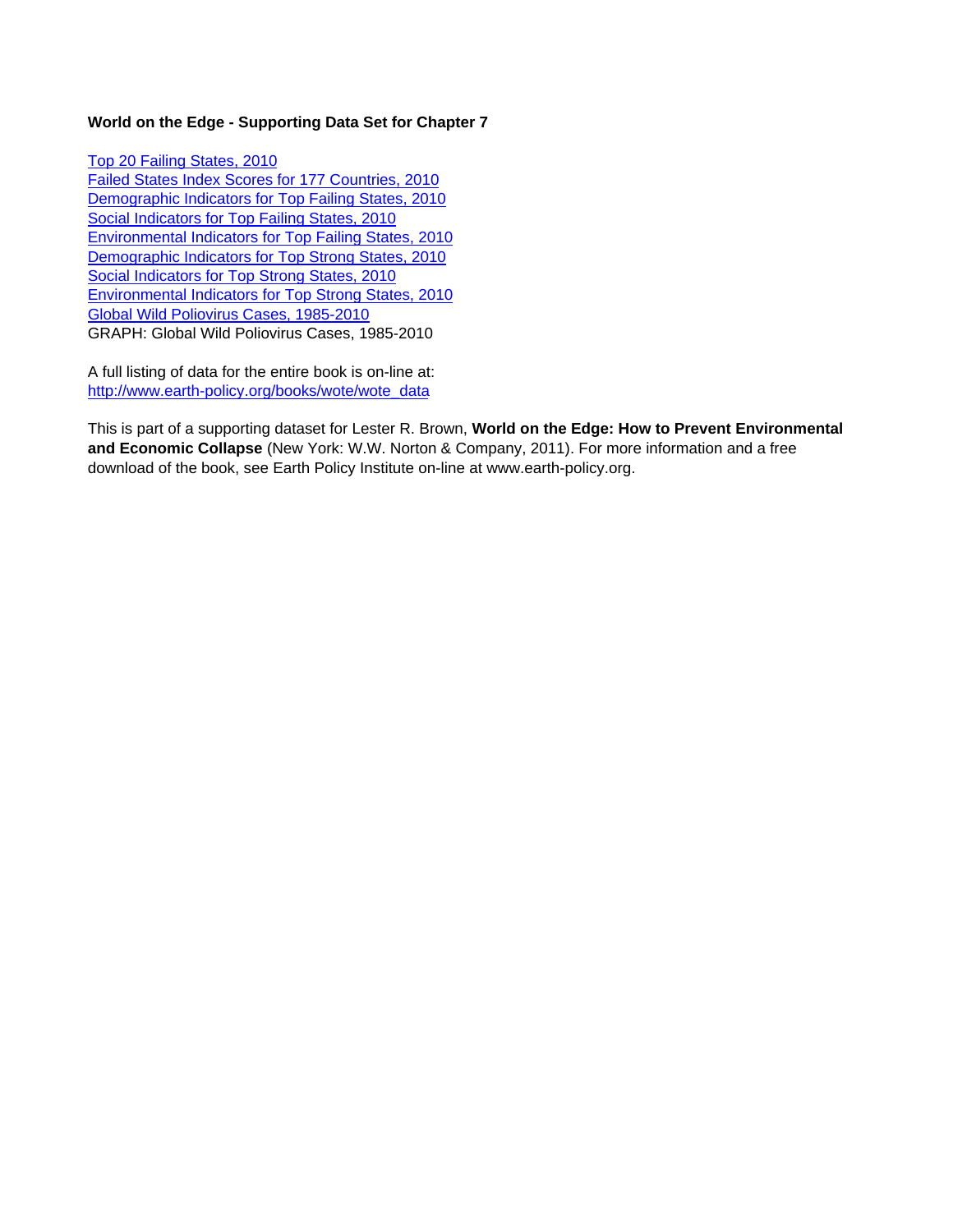# **Top 20 Failing States, 2010**

| Rank | Country                          | Score |
|------|----------------------------------|-------|
|      |                                  |       |
| 1    | Somalia                          | 114.3 |
| 2    | Chad                             | 113.3 |
| 3    | Sudan                            | 111.8 |
| 4    | Zimbabwe                         | 110.2 |
| 5    | Democratic Republic of the Congo | 109.9 |
| 6    | Afghanistan                      | 109.3 |
| 7    | Iraq                             | 107.3 |
| 8    | Central African Republic         | 106.4 |
| 9    | Guinea                           | 105.0 |
| 10   | Pakistan                         | 102.5 |
| 11   | Haiti                            | 101.6 |
| 12   | Côte d'Ivoire                    | 101.2 |
| 13   | Kenya                            | 100.7 |
| 14   | Nigeria                          | 100.2 |
| 15   | Yemen                            | 100.0 |
| 16   | Burma                            | 99.4  |
| 17   | Ethiopia                         | 98.8  |
| 18   | <b>Timor-Leste</b>               | 98.2  |
| 19   | North Korea                      | 97.8  |
| 20   | Niger                            | 97.8  |

Note: Failing state ranks and scores for 2010 are based on 2009 data.

Source: Fund for Peace and *Foreign Policy* , "The Failed States Index," *Foreign Policy* , July/August 2010.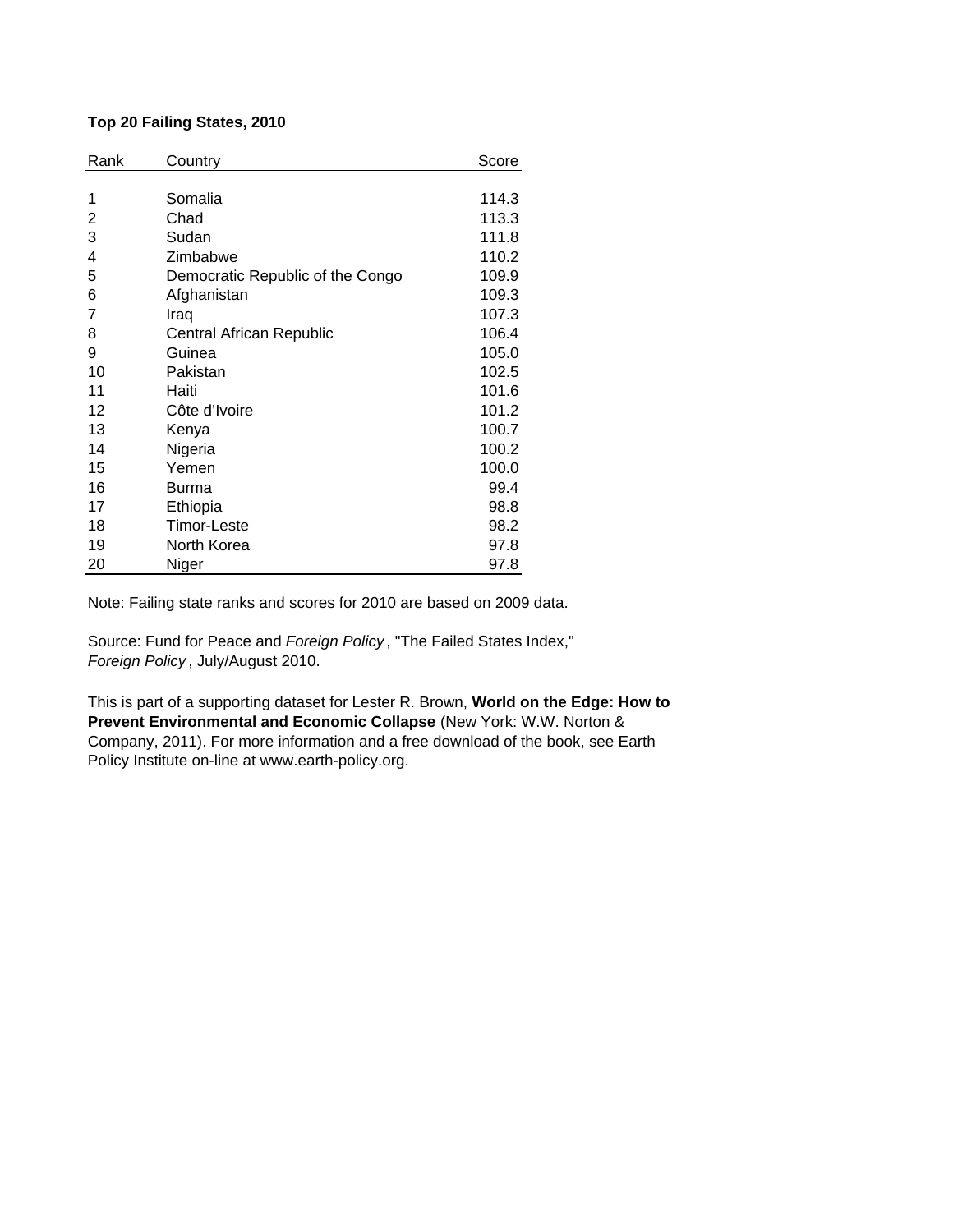### **Failed States Index Scores for 177 Countries, 2010**

|                          |                |       |             |                    |       |        | Uneven      |         |                           |          |               |           |               |              |
|--------------------------|----------------|-------|-------------|--------------------|-------|--------|-------------|---------|---------------------------|----------|---------------|-----------|---------------|--------------|
|                          |                |       | Demographic | Refugees           | Group | Human  | Economic    |         | Economic Delegitimization | Public   | Human         | Security  | Factionalized | External     |
| Country                  | Rank           | Total | Pressures   | and IDPs Grievance |       | Flight | Development | Decline | of the State              | Services | <b>Rights</b> | Apparatus | Elites        | Intervention |
|                          |                |       |             |                    |       |        |             |         |                           |          |               |           |               |              |
| Somalia                  | $\mathbf{1}$   | 114.3 | 9.6         | 10.0               | 9.7   | 8.3    | 8.0         | 9.6     | 10.0                      | 9.6      | 9.9           | 10.0      | 10.0          | 9.6          |
| Chad                     | $\overline{2}$ | 113.3 | 9.4         | 9.5                | 9.8   | 8.3    | 9.3         | 8.5     | 9.9                       | 9.6      | 9.6           | 9.9       | 9.8           | 9.7          |
| Sudan                    | 3              | 111.8 | 8.8         | 9.8                | 9.9   | 8.7    | 9.5         | 6.7     | 9.9                       | 9.3      | 9.9           | 9.8       | 9.9           | 9.6          |
| Zimbabwe                 | $\overline{4}$ | 110.2 | 9.4         | 8.6                | 8.8   | 9.7    | 9.4         | 9.6     | 9.6                       | 9.4      | 9.5           | 9.2       | 9.5           | 7.5          |
| Dem. Rep. of the Congo   | 5              | 109.9 | 9.9         | 9.6                | 8.6   | 8.0    | 9.5         | 8.7     | 8.8                       | 9.0      | 9.4           | 9.8       | 8.9           | 9.7          |
| Afghanistan              | 6              | 109.3 | 9.5         | 9.2                | 9.7   | 7.2    | 8.2         | 8.3     | 10.0                      | 8.9      | 9.2           | 9.7       | 9.4           | 10.0         |
| Iraq                     | $\overline{7}$ | 107.3 | 8.5         | 8.7                | 9.3   | 9.3    | 8.8         | 7.6     | 9.0                       | 8.4      | 9.1           | 9.5       | 9.6           | 9.5          |
| Cen. African Rep.        | 8              | 106.4 | 9.1         | 9.3                | 8.9   | 6.1    | 9.2         | 8.4     | 9.0                       | 9.2      | 8.8           | 9.7       | 9.1           | 9.6          |
| Guinea                   | 9              | 105.0 | 8.3         | 7.5                | 8.2   | 8.6    | 8.7         | 8.9     | 9.8                       | 9.0      | 9.5           | 9.4       | 9.3           | 7.8          |
| Pakistan                 | 10             | 102.5 | 8.1         | 8.9                | 9.4   | 7.9    | 8.4         | 6.2     | 8.9                       | 7.3      | 8.9           | 9.7       | 9.5           | 9.3          |
| Haiti                    | 11             | 101.6 | 9.3         | 5.6                | 7.3   | 8.6    | 8.3         | 9.2     | 9.3                       | 9.5      | 8.3           | 8.2       | 8.4           | 9.6          |
| <b>Ivory Coast</b>       | 12             | 101.2 | 8.4         | 8.0                | 8.9   | 8.2    | 7.9         | 8.0     | 9.0                       | 8.3      | 8.3           | 8.2       | 8.5           | 9.5          |
| Kenya                    | 13             | 100.7 | 9.1         | 8.7                | 8.9   | 7.9    | 8.7         | 7.4     | 9.3                       | 8.1      | 8.0           | 7.5       | 8.7           | 8.4          |
| Nigeria                  | 14             | 100.2 | 8.4         | 5.8                | 9.5   | 8.1    | 9.3         | 6.9     | 9.4                       | 9.1      | 8.8           | 9.3       | 9.4           | 6.2          |
| Yemen                    | 15             | 100.0 | 8.6         | 8.3                | 8.2   | 7.2    | 8.6         | 7.9     | 8.7                       | 8.6      | 8.0           | 8.9       | 9.2           | 7.8          |
| Burma                    | 16             | 99.4  | 8.5         | 8.3                | 8.7   | 6.3    | 9.3         | 8.2     | 9.6                       | 8.5      | 9.1           | 8.2       | 8.2           | 6.5          |
| Ethiopia                 | 17             | 98.8  | 9.2         | 7.8                | 8.6   | 7.5    | 8.5         | 8.0     | 7.7                       | 8.1      | 8.7           | 7.8       | 9.0           | 7.9          |
| East Timor               | 18             | 98.2  | 8.6         | 9.1                | 7.5   | 6.1    | 7.0         | 8.4     | 9.1                       | 8.7      | 7.0           | 8.8       | 8.7           | 9.2          |
| North Korea              | 19             | 97.8  | 8.5         | 5.6                | 7.2   | 5.0    | 8.8         | 9.6     | 9.9                       | 9.6      | 9.5           | 8.1       | 7.8           | 8.2          |
| Niger                    | 19             | 97.8  | 9.6         | 6.5                | 8.0   | 6.5    | 7.8         | 9.2     | 8.9                       | 9.7      | 8.5           | 7.3       | 7.6           | 8.2          |
| Uganda                   | 21             | 97.5  | 8.7         | 8.9                | 8.5   | 6.9    | 8.4         | 7.2     | 7.9                       | 8.2      | 7.6           | 8.7       | 8.6           | 7.9          |
| Guinea-Bissau            | 22             | 97.2  | 8.5         | 6.8                | 5.8   | 7.1    | 8.4         | 8.3     | 9.1                       | 8.8      | 8.1           | 8.9       | 8.9           | 8.5          |
| Burundi                  | 23             | 96.7  | 9.4         | 8.4                | 7.8   | 6.5    | 8.4         | 8.2     | 7.6                       | 9.0      | 7.7           | 7.1       | 7.9           | 8.7          |
| Bangladesh               | 24             | 96.1  | 8.4         | 6.7                | 8.9   | 8.4    | 8.8         | 7.9     | 8.0                       | 8.3      | 7.4           | 8.1       | 8.9           | 6.3          |
| Sri Lanka                | 25             | 95.7  | 7.3         | 9.4                | 9.6   | 6.7    | 8.7         | 5.9     | 8.6                       | 6.4      | 8.8           | 8.5       | 9.4           | 6.4          |
| Nepal                    | 26             | 95.4  | 8.1         | 7.0                | 9.2   | 6.2    | 9.0         | 8.3     | 8.1                       | 7.6      | 8.7           | 7.7       | 8.5           | $7.0$        |
| Cameroon                 | 26             | 95.4  | 8.2         | 7.6                | 7.5   | 8.1    | 8.7         | 7.0     | 9.0                       | 8.0      | 7.8           | 7.8       | 8.7           | 7.0          |
| Malawi                   | 28             | 93.6  | 9.2         | 6.5                | 6.2   | 8.4    | 8.3         | 9.2     | 8.1                       | 8.6      | 7.3           | 5.4       | 7.8           | 8.6          |
| Sierra Leone             | 28             | 93.6  | 9.1         | 7.1                | 6.7   | 8.3    | 8.8         | 8.6     | 7.7                       | 9.1      | 6.8           | 5.9       | 7.8           | 7.7          |
| Eritrea                  | 30             | 93.3  | 8.7         | 7.2                | 6.1   | 7.1    | 6.2         | 8.6     | 8.8                       | 8.6      | 8.4           | 7.6       | 7.9           | 8.1          |
| Rep. of the Congo        | 31             | 92.5  | 8.7         | 7.7                | 6.3   | 6.4    | 8.1         | 7.8     | 9.1                       | 8.6      | 7.7           | 7.6       | 7.1           | 7.4          |
| Iran                     | 32             | 92.2  | 6.4         | 8.3                | 8.1   | 7.1    | 7.3         | 5.5     | 9.0                       | 5.9      | 9.4           | 8.9       | 9.5           | 6.8          |
| Liberia                  | 33             | 91.7  | 8.4         | 8.2                | 6.3   | 6.7    | 8.3         | 8.0     | 7.1                       | 8.5      | 6.5           | 6.7       | 8.1           | 8.9          |
| Lebanon                  | 34             | 90.9  | 6.8         | 8.9                | 9.0   | 7.0    | 7.2         | 6.1     | 7.3                       | 6.0      | 6.8           | 8.9       | 8.8           | 8.1          |
| Burkina Faso             | 35             | 90.7  | 9.3         | 6.2                | 5.9   | 6.6    | 8.8         | 8.0     | 7.7                       | 8.8      | 6.6           | 7.3       | 7.6           | 7.9          |
| Uzbekistan               | 36             | 90.5  | 7.7         | 5.1                | 7.4   | 6.6    | 8.5         | 7.0     | 8.5                       | 6.4      | 9.3           | 8.8       | 9.0           | 6.2          |
| Georgia                  | 37             | 90.4  | 6.2         | 7.8                | 8.4   | 5.8    | 7.2         | 6.5     | 9.0                       | 6.4      | 7.3           | 8.0       | 9.1           | 8.7          |
| Tajikistan               | 38             | 89.2  | 8.0         | 6.2                | 6.9   | 6.3    | 7.1         | 7.5     | 8.9                       | 7.3      | 8.7           | 7.3       | 8.4           | 6.6          |
| Mauritania               | 39             | 89.1  | 8.5         | 6.4                | 8.0   | 5.2    | 6.8         | 7.7     | 7.5                       | 8.3      | 7.3           | 7.9       | 7.9           | 7.6          |
| Laos                     | 40             | 88.7  | 7.9         | 5.9                | 6.8   | 6.7    | 5.8         | 7.3     | 8.3                       | 8.1      | 8.7           | 7.4       | 8.5           | 7.3          |
| Rwanda                   | 40             | 88.7  | 9.1         | 7.0                | 8.5   | 7.0    | 7.2         | 7.0     | 7.5                       | 7.4      | 7.5           | 5.0       | 8.0           | 7.5          |
| Cambodia                 | 40             | 88.7  | 8.0         | 5.3                | 6.9   | 7.9    | 7.1         | 7.7     | 8.7                       | 8.3      | 7.7           | 6.4       | 7.7           | $7.0$        |
| Solomon Islands          | 43             | 88.6  | 8.3         | 4.8                | 7.0   | 5.4    | 7.9         | 8.0     | 8.1                       | 8.2      | 6.8           | 7.0       | 8.0           | 9.1          |
|                          | 44             | 88.5  | 8.4         | 2.3                | 6.8   | 7.4    | 8.8         | 4.7     | 9.6                       | 8.4      | 9.4           | 8.4       | 8.4           | 5.9          |
| <b>Equatorial Guinea</b> | 45             |       |             | 5.2                | 7.4   |        |             |         |                           |          |               |           |               |              |
| Kyrgyzstan               |                | 88.4  | 7.8         |                    |       | 7.3    | 7.9         | 7.9     | 8.4                       | 6.3      | 7.6           | 7.6       | 7.4           | 7.6          |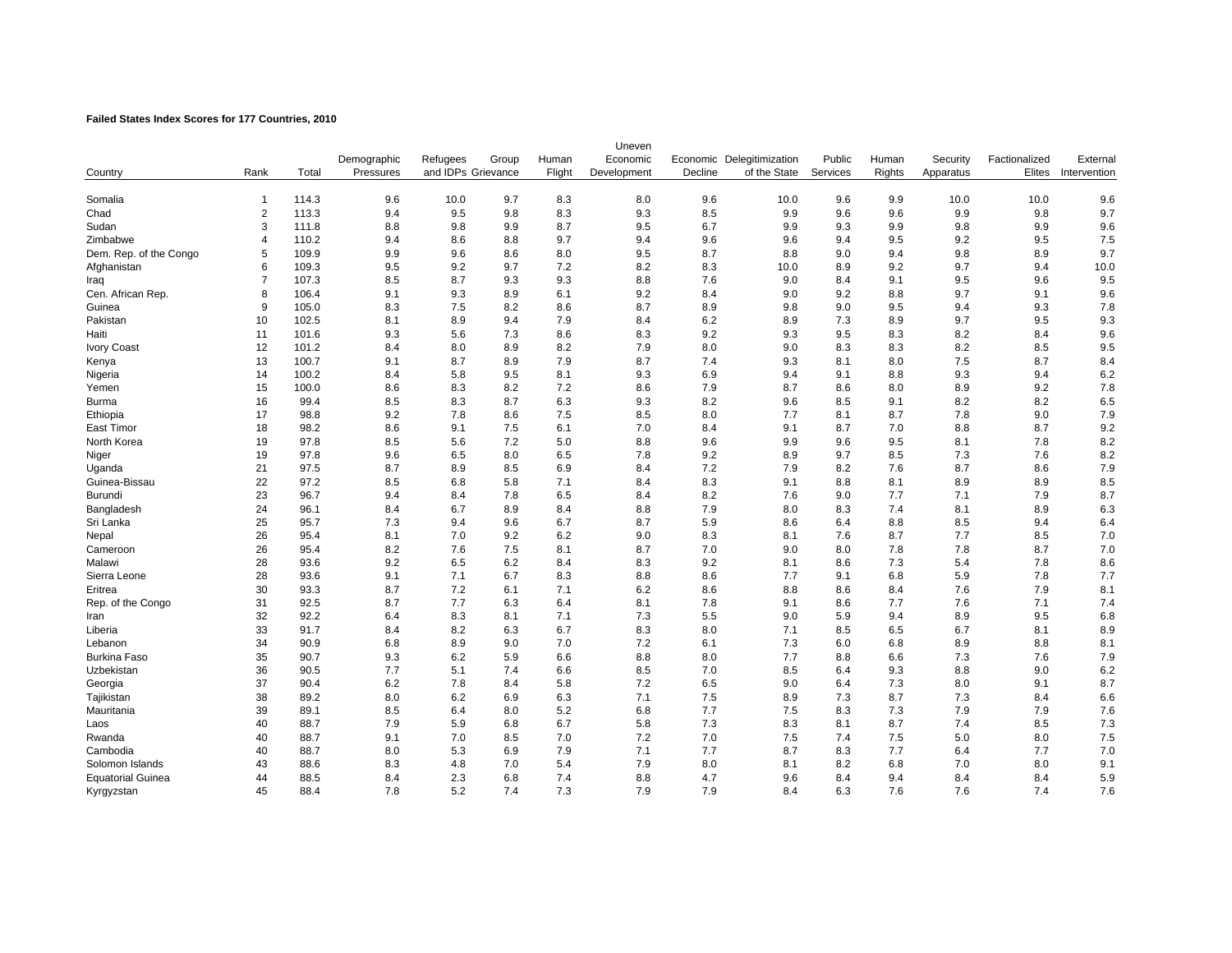| Colombia                | 46 | 88.2 | 6.7 | 9.0 | 7.2 | 8.3 | 8.3 | 4.6 | 7.7 | 5.8 | 6.9 | 7.7 | 8.0 | 8.0 |
|-------------------------|----|------|-----|-----|-----|-----|-----|-----|-----|-----|-----|-----|-----|-----|
| Togo                    | 47 | 88.1 | 8.0 | 6.2 | 5.6 | 7.0 | 7.6 | 8.0 | 7.5 | 8.4 | 7.7 | 7.6 | 7.6 | 6.9 |
| Syria                   | 48 | 87.9 | 5.9 | 8.9 | 8.3 | 6.6 | 7.8 | 6.3 | 8.6 | 5.5 | 8.8 | 7.6 | 7.8 | 5.8 |
| Egypt                   | 49 | 87.6 | 7.4 | 6.7 | 8.2 | 6.0 | 7.4 | 6.8 | 8.4 | 6.1 | 8.2 | 6.5 | 8.1 | 7.8 |
| <b>Bhutan</b>           | 50 | 87.3 | 7.0 | 7.3 | 7.7 | 7.1 | 8.5 | 7.5 | 6.9 | 7.3 | 7.9 | 5.8 | 7.7 | 6.6 |
| Philippines             | 51 | 87.1 | 7.7 | 6.7 | 7.6 | 7.0 | 7.4 | 5.8 | 8.6 | 6.3 | 7.5 | 7.9 | 8.0 | 6.6 |
| Comoros                 | 52 | 85.1 | 7.5 | 3.9 | 5.6 | 6.4 | 6.1 | 7.6 | 8.2 | 8.5 | 6.8 | 7.5 | 8.0 | 9.0 |
| Bolivia                 | 53 | 84.9 | 7.6 | 4.7 | 7.7 | 6.7 | 8.7 | 6.8 | 7.1 | 7.5 | 6.6 | 6.5 | 8.3 | 6.7 |
| <b>Israel/West Bank</b> | 54 | 84.6 | 7.0 | 7.8 | 9.5 | 3.8 | 7.7 | 4.4 | 7.3 | 6.8 | 7.8 | 6.5 | 8.2 | 7.8 |
| Azerbaijan              | 55 | 84.4 | 6.2 | 8.1 | 7.9 | 5.7 | 7.3 | 5.9 | 8.0 | 5.5 | 7.2 | 7.3 | 7.9 | 7.4 |
| Zambia                  | 56 | 83.9 | 9.0 | 7.3 | 5.4 | 7.1 | 7.3 | 8.0 | 7.5 | 8.0 | 5.9 | 5.0 | 6.1 | 7.3 |
| Papua New Guinea        | 56 | 83.9 | 7.5 | 4.2 | 7.1 | 7.7 | 9.0 | 6.3 | 7.8 | 8.3 | 6.3 | 6.5 | 7.1 | 6.1 |
| Moldova                 | 58 | 83.8 | 6.4 | 4.3 | 6.9 | 7.8 | 6.8 | 7.0 | 7.9 | 6.7 | 6.8 | 7.8 | 8.0 | 7.4 |
| Angola                  | 59 | 83.7 | 8.4 | 6.9 | 5.9 | 5.6 | 9.1 | 5.0 | 8.1 | 8.0 | 7.3 | 5.9 | 6.8 | 6.7 |
| Bosnia and Herzegovina  | 60 | 83.5 | 5.3 | 7.1 | 8.7 | 5.6 | 7.1 | 5.7 | 8.0 | 5.4 | 5.9 | 7.2 | 9.2 | 8.3 |
| Indonesia               | 61 | 83.1 | 7.2 | 6.5 | 6.3 | 7.3 | 7.9 | 6.7 | 6.9 | 6.7 | 6.5 | 7.3 | 7.1 | 6.7 |
| China                   | 62 | 83.0 | 8.8 | 6.6 | 8.0 | 5.9 | 9.0 | 4.3 | 8.3 | 7.0 | 9.0 | 5.8 | 7.2 | 3.1 |
| Swaziland               | 63 | 82.8 | 9.1 | 4.2 | 4.2 | 6.2 | 6.2 | 8.2 | 8.6 | 7.6 | 7.7 | 6.6 | 6.9 | 7.3 |
| Madagascar              | 64 | 82.6 | 8.6 | 4.8 | 5.4 | 5.3 | 7.7 | 7.2 | 7.1 | 8.6 | 5.8 | 6.4 | 7.7 | 8.0 |
| Turkmenistan            | 65 | 82.5 | 6.8 | 4.6 | 6.3 | 5.4 | 7.4 | 6.6 | 8.4 | 7.0 | 9.0 | 7.7 | 7.7 | 5.6 |
| Nicaragua               | 65 | 82.5 | 6.8 | 5.0 | 6.3 | 6.9 | 7.9 | 7.9 | 7.6 | 7.6 | 6.2 | 6.5 | 7.0 | 6.8 |
| Lesotho                 | 67 | 82.2 | 9.2 | 4.8 | 5.2 | 6.7 | 5.7 | 8.7 | 7.2 | 8.5 | 6.3 | 5.9 | 7.2 | 6.8 |
| Djibouti                | 68 | 81.9 | 7.9 | 6.8 | 5.9 | 5.5 | 6.5 | 6.4 | 7.2 | 7.3 | 6.6 | 6.0 | 7.1 | 8.7 |
| Ecuador                 | 69 | 81.7 | 6.3 | 6.1 | 6.4 | 7.5 | 8.0 | 6.7 | 7.4 | 7.0 | 5.8 | 6.6 | 7.8 | 6.1 |
| Mozambique              | 69 | 81.7 | 8.8 | 3.5 | 4.8 | 7.8 | 7.5 | 7.8 | 7.5 | 8.9 | 7.3 | 6.2 | 5.4 | 6.2 |
| Algeria                 | 71 | 81.3 | 6.7 | 6.5 | 8.2 | 6.1 | 7.1 | 5.1 | 7.5 | 6.5 | 7.6 | 7.5 | 6.8 | 5.7 |
| Tanzania                | 72 | 81.2 | 8.2 | 7.3 | 6.4 | 6.1 | 6.7 | 7.2 | 6.5 | 8.3 | 5.9 | 5.6 | 6.0 | 7.0 |
| Guatemala               | 72 | 81.2 | 7.4 | 5.6 | 6.8 | 6.7 | 8.0 | 6.9 | 7.1 | 6.8 | 6.9 | 7.2 | 6.3 | 5.5 |
| Fiji                    | 74 | 80.5 | 5.9 | 4.2 | 7.4 | 6.6 | 7.5 | 6.7 | 8.9 | 5.5 | 6.7 | 6.8 | 8.2 | 6.1 |
| Gambia                  | 75 | 80.2 | 7.6 | 6.0 | 4.6 | 6.2 | 6.8 | 7.5 | 7.6 | 7.2 | 7.4 | 5.8 | 6.2 | 7.3 |
| Honduras                | 76 | 80.0 | 7.6 | 4.1 | 5.0 | 6.5 | 8.3 | 7.5 | 7.5 | 6.9 | 6.3 | 7.0 | 6.8 | 6.5 |
| Cuba                    | 77 | 79.4 | 6.7 | 5.7 | 5.5 | 7.2 | 6.6 | 6.3 | 7.0 | 5.0 | 7.5 | 7.3 | 7.1 | 7.5 |
| Mali                    | 78 | 79.3 | 8.7 | 4.8 | 6.3 | 7.5 | 7.0 | 8.1 | 5.4 | 8.5 | 5.0 | 7.0 | 4.0 | 7.0 |
| India                   | 79 | 79.2 | 8.1 | 5.2 | 7.8 | 6.5 | 8.7 | 5.1 | 5.8 | 7.2 | 6.1 | 7.6 | 6.2 | 4.9 |
| Russia                  | 80 | 79.0 | 6.7 | 5.4 | 7.1 | 6.0 | 7.9 | 5.1 | 8.1 | 5.5 | 8.0 | 6.8 | 7.6 | 4.8 |
| Thailand                | 81 | 78.8 | 6.7 | 6.7 | 7.8 | 4.7 | 7.5 | 4.3 | 8.0 | 5.4 | 7.0 | 7.4 | 8.0 | 5.3 |
| <b>Belarus</b>          | 82 | 78.7 | 6.7 | 3.7 | 6.4 | 4.8 | 6.7 | 6.7 | 8.7 | 6.2 | 7.9 | 6.2 | 7.8 | 6.9 |
| Venezuela               | 82 | 78.7 | 6.3 | 5.1 | 6.8 | 6.7 | 7.6 | 5.8 | 7.2 | 6.1 | 7.2 | 6.7 | 7.5 | 5.7 |
| Maldives                | 84 | 78.3 | 6.3 | 6.4 | 5.2 | 7.1 | 5.3 | 7.0 | 7.3 | 7.1 | 7.3 | 6.1 | 7.4 | 5.8 |
| El Salvador             | 85 | 78.1 | 8.1 | 5.7 | 5.9 | 7.1 | 7.9 | 6.6 | 6.8 | 7.0 | 6.7 | 6.7 | 4.5 | 5.1 |
| Serbia/Kosovo           | 86 | 77.8 | 5.6 | 6.9 | 7.8 | 5.3 | 6.9 | 6.2 | 6.8 | 5.2 | 5.6 | 6.5 | 8.0 | 7.0 |
| Saudi Arabia            | 87 | 77.5 | 6.3 | 6.2 | 7.8 | 3.5 | 7.3 | 3.1 | 8.2 | 4.1 | 9.1 | 7.8 | 7.8 | 6.3 |
| Cape Verde              | 88 | 77.2 | 7.7 | 4.1 | 4.4 | 8.2 | 6.0 | 7.0 | 7.2 | 7.4 | 6.0 | 5.5 | 6.1 | 7.6 |
| Turkey                  | 89 | 77.1 | 6.3 | 6.3 | 8.0 | 4.8 | 7.8 | 5.8 | 6.0 | 5.4 | 5.5 | 7.4 | 7.8 | 6.0 |
| Jordan                  | 90 | 77.0 | 6.8 | 7.9 | 6.9 | 4.8 | 7.2 | 6.2 | 5.9 | 5.2 | 7.0 | 5.9 | 6.5 | 6.7 |
| Morocco                 | 90 | 77.0 | 6.8 | 6.6 | 6.6 | 6.4 | 7.6 | 6.5 | 7.2 | 6.6 | 6.8 | 5.4 | 6.2 | 4.3 |
| Peru                    | 92 | 76.9 | 6.4 | 4.5 | 6.7 | 7.0 | 8.0 | 5.6 | 6.9 | 6.5 | 5.5 | 7.4 | 6.9 | 5.5 |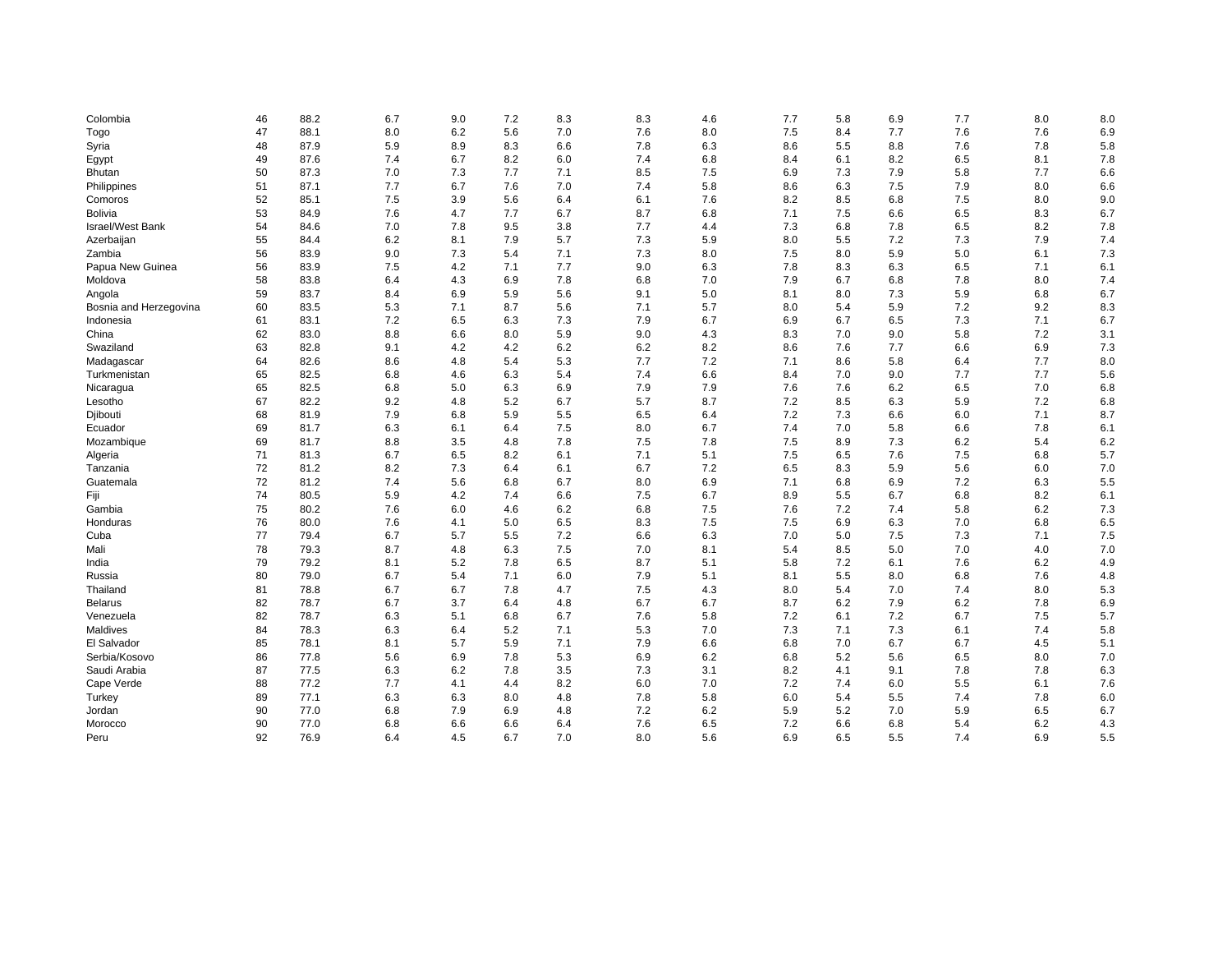| Dominican Republic          | 93  | 76.8 | 6.5 | 5.1 | 5.8 | 8.3 | 7.8 | 5.9 | 5.6 | 6.9 | 6.5 | 5.6 | 6.8 | 6.0 |
|-----------------------------|-----|------|-----|-----|-----|-----|-----|-----|-----|-----|-----|-----|-----|-----|
| Benin                       | 93  | 76.8 | 7.7 | 6.7 | 4.2 | 6.7 | 7.4 | 7.4 | 6.4 | 8.4 | 5.5 | 5.3 | 4.1 | 7.0 |
| Vietnam                     | 95  | 76.6 | 6.9 | 5.2 | 5.3 | 5.9 | 6.5 | 6.6 | 7.3 | 6.4 | 7.3 | 6.0 | 7.0 | 6.2 |
| Mexico                      | 96  | 76.1 | 6.8 | 4.1 | 5.8 | 6.8 | 8.0 | 6.5 | 6.6 | 5.8 | 5.8 | 7.5 | 5.5 | 6.9 |
| Sao Tome                    | 97  | 75.8 | 7.5 | 4.1 | 5.1 | 7.0 | 5.9 | 7.3 | 7.3 | 7.3 | 5.1 | 6.0 | 6.7 | 6.5 |
| Gabon                       | 98  | 75.3 | 7.0 | 5.9 | 3.0 | 6.4 | 7.9 | 5.9 | 7.8 | 6.6 | 6.4 | 5.7 | 7.2 | 5.5 |
| Senegal                     | 99  | 74.6 | 7.6 | 6.2 | 6.1 | 5.8 | 7.0 | 6.2 | 5.9 | 7.4 | 6.0 | 6.3 | 4.2 | 5.9 |
| Namibia                     | 100 | 74.5 | 7.5 | 5.7 | 5.6 | 7.5 | 8.9 | 6.5 | 4.8 | 6.9 | 5.8 | 5.6 | 3.7 | 6.0 |
| Armenia                     | 101 | 74.1 | 5.7 | 6.9 | 6.0 | 7.0 | 6.5 | 5.8 | 6.6 | 5.3 | 6.4 | 5.1 | 7.0 | 5.8 |
| Guyana                      | 102 | 73.0 | 6.1 | 3.6 | 6.2 | 8.0 | 7.7 | 6.9 | 6.8 | 5.3 | 5.2 | 6.6 | 5.1 | 5.5 |
| Macedonia                   | 103 | 72.7 | 4.8 | 4.6 | 7.6 | 6.7 | 7.1 | 6.6 | 6.9 | 4.6 | 5.1 | 5.6 | 6.5 | 6.6 |
| Kazakhstan                  | 103 | 72.7 | 5.8 | 4.0 | 5.7 | 4.1 | 6.2 | 6.7 | 7.5 | 5.5 | 7.1 | 6.3 | 7.6 | 6.2 |
| Suriname                    | 105 | 72.5 | 6.0 | 3.7 | 6.4 | 6.7 | 7.7 | 6.6 | 6.5 | 5.1 | 5.8 | 6.0 | 5.8 | 6.2 |
| Paraguay                    | 106 | 72.1 | 6.2 | 1.5 | 6.3 | 5.8 | 8.0 | 6.2 | 8.3 | 5.8 | 6.7 | 5.9 | 7.5 | 3.9 |
| Samoa                       | 107 | 71.1 | 6.9 | 3.1 | 5.1 | 8.0 | 6.6 | 6.2 | 6.4 | 5.1 | 4.5 | 5.8 | 5.3 | 8.1 |
| Micronesia                  | 108 | 70.6 | 7.0 | 3.1 | 4.5 | 8.1 | 6.8 | 6.4 | 6.6 | 6.6 | 2.8 | 5.1 | 5.5 | 8.1 |
| Ukraine                     | 109 | 69.5 | 5.6 | 3.1 | 6.9 | 6.6 | 6.2 | 6.3 | 7.2 | 4.0 | 5.3 | 3.8 | 7.9 | 6.6 |
| Malaysia                    | 110 | 69.2 | 6.3 | 5.0 | 6.6 | 3.9 | 7.0 | 5.1 | 5.9 | 5.0 | 6.8 | 5.9 | 6.3 | 5.4 |
| Libya                       | 111 | 69.1 | 5.7 | 4.3 | 5.8 | 4.2 | 6.9 | 5.3 | 7.3 | 4.2 | 8.3 | 5.2 | 7.1 | 4.8 |
| <b>Belize</b>               | 112 | 68.7 | 6.5 | 5.1 | 4.9 | 6.7 | 7.1 | 6.2 | 6.2 | 5.8 | 3.8 | 5.7 | 4.6 | 6.1 |
| Botswana                    | 113 | 68.6 | 9.0 | 6.6 | 4.1 | 5.9 | 7.7 | 6.1 | 5.3 | 6.4 | 4.8 | 4.0 | 2.9 | 5.8 |
| Cyprus                      | 114 | 68.0 | 4.8 | 4.5 | 7.6 | 5.0 | 7.6 | 4.3 | 5.2 | 3.4 | 3.6 | 5.3 | 7.9 | 8.8 |
| Seychelles                  | 115 | 67.9 | 6.1 | 4.3 | 5.0 | 4.5 | 6.9 | 5.8 | 7.0 | 4.5 | 5.9 | 5.6 | 6.0 | 6.3 |
| South Africa                | 115 | 67.9 | 8.4 | 7.0 | 5.6 | 4.4 | 8.5 | 5.0 | 5.8 | 5.5 | 4.7 | 4.1 | 5.9 | 3.0 |
| Brunei Darussalam           | 117 | 67.6 | 5.4 | 4.2 | 6.6 | 3.8 | 7.8 | 3.7 | 7.7 | 3.5 | 6.9 | 5.9 | 7.4 | 4.7 |
| Tunisia                     | 118 | 67.5 | 5.7 | 3.4 | 5.4 | 5.2 | 7.0 | 5.0 | 6.4 | 5.7 | 7.5 | 6.5 | 6.0 | 3.7 |
| Brazil                      | 119 | 67.4 | 6.3 | 3.7 | 6.2 | 4.8 | 8.8 | 4.0 | 6.2 | 6.0 | 5.4 | 6.7 | 5.1 | 4.2 |
| Jamaica                     | 119 | 67.4 | 6.0 | 2.8 | 4.5 | 6.4 | 6.5 | 6.8 | 6.8 | 6.2 | 5.5 | 5.8 | 4.0 | 6.1 |
| Albania                     | 121 | 67.1 | 5.9 | 2.8 | 4.9 | 7.1 | 5.7 | 6.1 | 6.8 | 5.6 | 5.3 | 5.4 | 6.0 | 5.5 |
| Ghana                       | 122 | 67.1 | 7.1 | 5.3 | 5.2 | 7.9 | 6.4 | 5.8 | 5.1 | 7.6 | 4.7 | 2.6 | 4.2 | 5.2 |
| Grenada                     | 123 | 67.0 | 5.8 | 2.9 | 4.2 | 7.6 | 6.7 | 6.1 | 6.4 | 3.9 | 4.6 | 5.4 | 5.8 | 7.6 |
| <b>Trinidad and Tobago</b>  | 124 | 66.1 | 5.6 | 3.1 | 4.9 | 7.3 | 7.2 | 4.8 | 5.9 | 5.2 | 5.4 | 6.0 | 5.6 | 5.1 |
| Kuwait                      | 125 | 61.5 | 5.5 | 4.1 | 5.1 | 4.1 | 6.1 | 3.8 | 6.0 | 3.1 | 6.5 | 4.9 | 7.2 | 5.1 |
| <b>Bulgaria</b>             | 126 | 61.2 | 4.5 | 3.9 | 4.5 | 5.8 | 6.1 | 5.3 | 6.0 | 5.0 | 4.6 | 5.1 | 4.6 | 5.8 |
| Antigua and Barbuda         | 127 | 60.9 | 4.7 | 3.4 | 4.5 | 7.3 | 6.1 | 5.5 | 5.3 | 4.6 | 4.7 | 4.6 | 4.0 | 6.2 |
| Romania                     | 128 | 60.2 | 5.4 | 3.2 | 5.6 | 4.9 | 5.6 | 5.6 | 6.0 | 4.8 | 4.3 | 4.1 | 5.2 | 5.5 |
| Mongolia                    | 129 | 60.1 | 5.6 | 1.4 | 4.3 | 2.3 | 5.9 | 5.7 | 6.2 | 5.3 | 6.4 | 4.8 | 5.3 | 6.9 |
| Panama                      | 130 | 59.3 | 6.3 | 3.5 | 4.4 | 5.0 | 7.5 | 5.6 | 4.8 | 5.5 | 4.5 | 5.2 | 3.0 | 4.0 |
| Croatia                     | 131 | 59.0 | 4.7 | 5.9 | 5.2 | 4.6 | 5.3 | 6.2 | 4.8 | 3.7 | 4.5 | 4.4 | 4.3 | 5.4 |
| <b>Bahamas</b>              | 132 | 58.9 | 6.2 | 3.2 | 4.7 | 5.8 | 6.4 | 5.0 | 5.5 | 4.4 | 2.8 | 4.8 | 4.8 | 5.3 |
| Bahrain                     | 133 | 58.8 | 4.5 | 2.6 | 6.5 | 3.5 | 6.0 | 4.0 | 6.7 | 3.1 | 5.4 | 4.7 | 6.1 | 5.7 |
| Montenegro                  | 134 | 57.3 | 4.9 | 4.2 | 6.6 | 2.7 | 4.4 | 4.9 | 4.5 | 3.8 | 5.3 | 4.5 | 5.9 | 5.6 |
| <b>Barbados</b>             | 135 | 55.4 | 4.0 | 3.2 | 4.9 | 6.5 | 6.7 | 5.4 | 4.1 | 3.1 | 2.8 | 4.5 | 4.5 | 5.7 |
| Latvia                      | 135 | 55.4 | 4.3 | 4.3 | 4.6 | 5.0 | 6.0 | 6.3 | 5.4 | 4.2 | 3.5 | 3.0 | 4.3 | 4.5 |
| <b>United Arab Emirates</b> | 137 | 52.4 | 4.4 | 3.2 | 4.7 | 3.3 | 5.7 | 3.9 | 6.7 | 3.4 | 5.9 | 2.7 | 4.0 | 4.5 |
| Costa Rica                  | 138 | 52.0 | 5.5 | 4.6 | 3.9 | 4.5 | 6.5 | 5.4 | 3.9 | 4.1 | 3.3 | 2.5 | 3.2 | 4.6 |
| Qatar                       | 139 | 51.8 | 4.5 | 3.0 | 5.2 | 3.4 | 5.3 | 4.1 | 6.3 | 2.6 | 4.7 | 2.7 | 5.0 | 5.0 |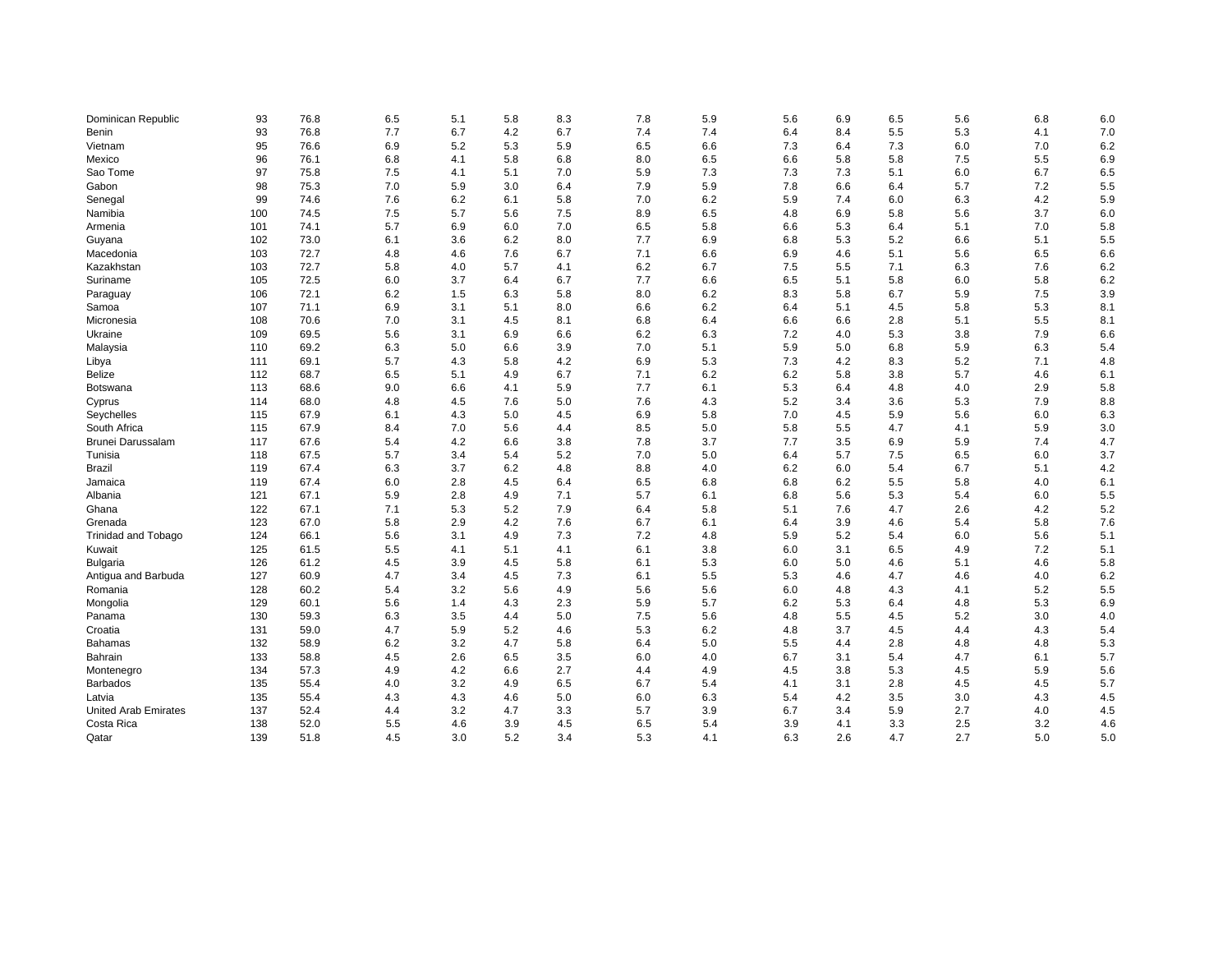| Estonia               | 140 | 50.7 | 4.5 | 4.2   | 5.0 | 4.1 | 5.2 | 5.0 | 4.5 | 3.3 | 3.3 | 2.6 | 5.5 | 3.5 |
|-----------------------|-----|------|-----|-------|-----|-----|-----|-----|-----|-----|-----|-----|-----|-----|
| Hungary               | 141 | 50.1 | 3.3 | 3.1   | 3.2 | 4.8 | 5.9 | 5.4 | 5.7 | 3.6 | 3.3 | 2.2 | 5.0 | 4.6 |
| Poland                | 142 | 49.0 | 4.7 | 3.2   | 3.3 | 5.9 | 4.8 | 5.0 | 4.5 | 3.7 | 3.8 | 2.4 | 3.7 | 4.0 |
| Slovakia              | 143 | 48.8 | 4.1 | 2.2   | 4.8 | 5.2 | 5.6 | 5.0 | 4.1 | 3.8 | 3.8 | 2.1 | 3.9 | 4.2 |
| Oman                  | 144 | 48.7 | 4.7 | 1.1   | 3.0 | 1.7 | 2.7 | 4.5 | 6.0 | 4.5 | 6.7 | 5.2 | 6.6 | 2.0 |
| Malta                 | 145 | 48.2 | 3.7 | 5.8   | 4.2 | 4.1 | 4.4 | 4.2 | 4.1 | 3.2 | 3.7 | 4.0 | 2.0 | 4.8 |
| Lithuania             | 146 | 47.8 | 4.3 | 2.9   | 4.0 | 5.0 | 6.0 | 5.7 | 3.9 | 3.2 | 3.3 | 2.2 | 3.2 | 4.1 |
| Greece                | 147 | 45.9 | 4.5 | 2.8   | 4.2 | 4.5 | 4.6 | 4.3 | 4.6 | 3.7 | 3.4 | 3.4 | 2.4 | 3.5 |
| Argentina             | 148 | 45.8 | 4.6 | 2.2   | 4.5 | 3.8 | 5.8 | 5.1 | 3.6 | 3.7 | 3.8 | 2.4 | 3.2 | 3.1 |
| Italy                 | 149 | 45.7 | 4.0 | 3.9   | 4.8 | 2.8 | 4.5 | 4.7 | 4.5 | 3.1 | 3.0 | 4.2 | 4.0 | 2.2 |
| <b>Mauritius</b>      | 150 | 44.4 | 3.7 | 1.2   | 3.5 | 2.6 | 5.7 | 4.1 | 5.1 | 4.2 | 3.7 | 3.7 | 3.3 | 3.6 |
| Spain                 | 151 | 43.5 | 3.7 | 2.8   | 6.3 | 1.8 | 5.0 | 4.4 | 1.6 | 2.4 | 2.5 | 5.3 | 5.7 | 2.0 |
| <b>Czech Republic</b> | 152 | 41.5 | 3.3 | 2.8   | 3.4 | 4.3 | 4.1 | 4.4 | 3.4 | 3.6 | 3.3 | 2.1 | 3.3 | 3.5 |
| South Korea           | 153 | 41.3 | 3.6 | 3.3   | 3.9 | 4.8 | 2.5 | 2.8 | 3.9 | 2.3 | 2.8 | 1.5 | 3.6 | 6.3 |
| Uruguay               | 153 | 41.3 | 4.3 | 1.3   | 2.0 | 5.6 | 5.0 | 4.0 | 2.6 | 3.4 | 2.5 | 3.4 | 3.0 | 4.2 |
| Chile                 | 155 | 38.0 | 4.1 | 2.6   | 3.4 | 2.5 | 4.5 | 4.6 | 1.8 | 4.0 | 3.4 | 2.3 | 1.5 | 3.3 |
| Slovenia              | 156 | 36.0 | 3.4 | 1.4   | 3.4 | 3.3 | 5.0 | 4.0 | 2.8 | 3.0 | 3.0 | 2.8 | 1.3 | 2.6 |
| Germany               | 157 | 35.4 | 3.3 | 4.0   | 4.7 | 2.6 | 4.7 | 3.6 | 2.1 | 1.7 | 2.3 | 2.2 | 2.0 | 2.2 |
| <b>United States</b>  | 158 | 35.3 | 3.1 | 3.2   | 3.4 | 1.1 | 5.4 | 4.0 | 2.5 | 2.5 | 3.7 | 1.6 | 3.3 | 1.5 |
| France                | 159 | 34.9 | 3.7 | 3.1   | 5.6 | 1.8 | 5.3 | 3.6 | 1.8 | 1.5 | 2.7 | 1.6 | 2.0 | 2.2 |
| Singapore             | 160 | 34.8 | 2.8 | 0.9   | 2.9 | 2.5 | 3.1 | 3.7 | 4.2 | 1.7 | 4.4 | 1.5 | 4.1 | 3.0 |
| United Kingdom        | 161 | 33.9 | 3.2 | 3.0   | 4.1 | 1.8 | 4.5 | 3.0 | 1.6 | 2.3 | 2.3 | 2.7 | 3.2 | 2.2 |
| Portugal              | 162 | 33.1 | 3.7 | 1.8   | 2.6 | 2.2 | 3.7 | 4.7 | 1.9 | 3.6 | 3.5 | 1.4 | 1.2 | 2.8 |
| Belgium               | 163 | 32.0 | 2.6 | 1.8   | 4.4 | 1.3 | 4.7 | 3.7 | 2.3 | 2.1 | 1.5 | 1.8 | 3.0 | 2.8 |
| Japan                 | 164 | 31.3 | 4.0 | $1.2$ | 3.6 | 2.1 | 2.6 | 3.5 | 1.8 | 1.3 | 3.2 | 2.1 | 2.2 | 3.7 |
| Iceland               | 165 | 29.8 | 0.8 | 1.1   | 1.0 | 3.0 | 2.3 | 7.2 | 2.0 | 1.5 | 1.9 | 1.1 | 2.0 | 5.9 |
| Canada                | 166 | 27.9 | 3.2 | 2.5   | 3.1 | 2.1 | 4.5 | 2.5 | 1.5 | 1.5 | 1.9 | 1.2 | 2.4 | 1.5 |
| Netherlands           | 166 | 27.9 | 2.7 | 3.2   | 4.7 | 1.9 | 3.2 | 3.0 | 1.2 | 1.5 | 1.3 | 1.1 | 1.7 | 2.4 |
| Luxembourg            | 168 | 27.3 | 1.9 | 1.7   | 3.2 | 1.2 | 2.3 | 2.8 | 2.7 | 2.2 | 1.3 | 2.1 | 3.6 | 2.3 |
| Australia             | 168 | 27.3 | 3.5 | 2.5   | 3.4 | 1.2 | 4.2 | 3.2 | 1.5 | 1.8 | 2.0 | 1.4 | 1.5 | 1.1 |
| Austria               | 170 | 27.2 | 2.7 | 2.3   | 3.8 | 1.2 | 4.7 | 2.7 | 1.4 | 1.4 | 1.6 | 1.1 | 1.9 | 2.4 |
| New Zealand           | 171 | 23.9 | 1.5 | 1.4   | 3.3 | 2.1 | 4.3 | 4.0 | 1.0 | 1.6 | 1.5 | 1.1 | 1.2 | 0.9 |
| Denmark               | 172 | 22.9 | 2.8 | 1.7   | 3.0 | 1.8 | 2.0 | 3.1 | 1.1 | 1.3 | 1.3 | 1.5 | 1.0 | 2.3 |
| Ireland               | 173 | 22.4 | 2.0 | 1.6   | 1.0 | 2.0 | 2.8 | 3.3 | 1.6 | 2.4 | 1.5 | 1.4 | 1.5 | 1.3 |
| Switzerland           | 174 | 21.8 | 2.4 | 1.5   | 3.3 | 1.8 | 2.6 | 2.4 | 1.0 | 1.4 | 2.2 | 1.2 | 1.0 | 1.0 |
| Sweden                | 175 | 20.9 | 2.7 | 2.7   | 1.3 | 1.8 | 2.1 | 2.2 | 0.8 | 1.3 | 1.8 | 1.3 | 1.3 | 1.6 |
| Finland               | 176 | 19.3 | 2.3 | 1.7   | 1.2 | 2.2 | 1.7 | 3.0 | 0.7 | 1.2 | 1.5 | 1.0 | 1.0 | 1.8 |
| Norway                | 177 | 18.7 | 1.7 | 1.6   | 1.3 | 1.2 | 2.4 | 2.6 | 0.8 | 1.1 | 1.6 | 1.2 | 1.1 | 2.1 |

Note: Failed state ranks and scores for 2010 are based on 2009 data.

Source: Fund for Peace, "Failed States Index," at www.fundforpeace.org/web, updated 2010.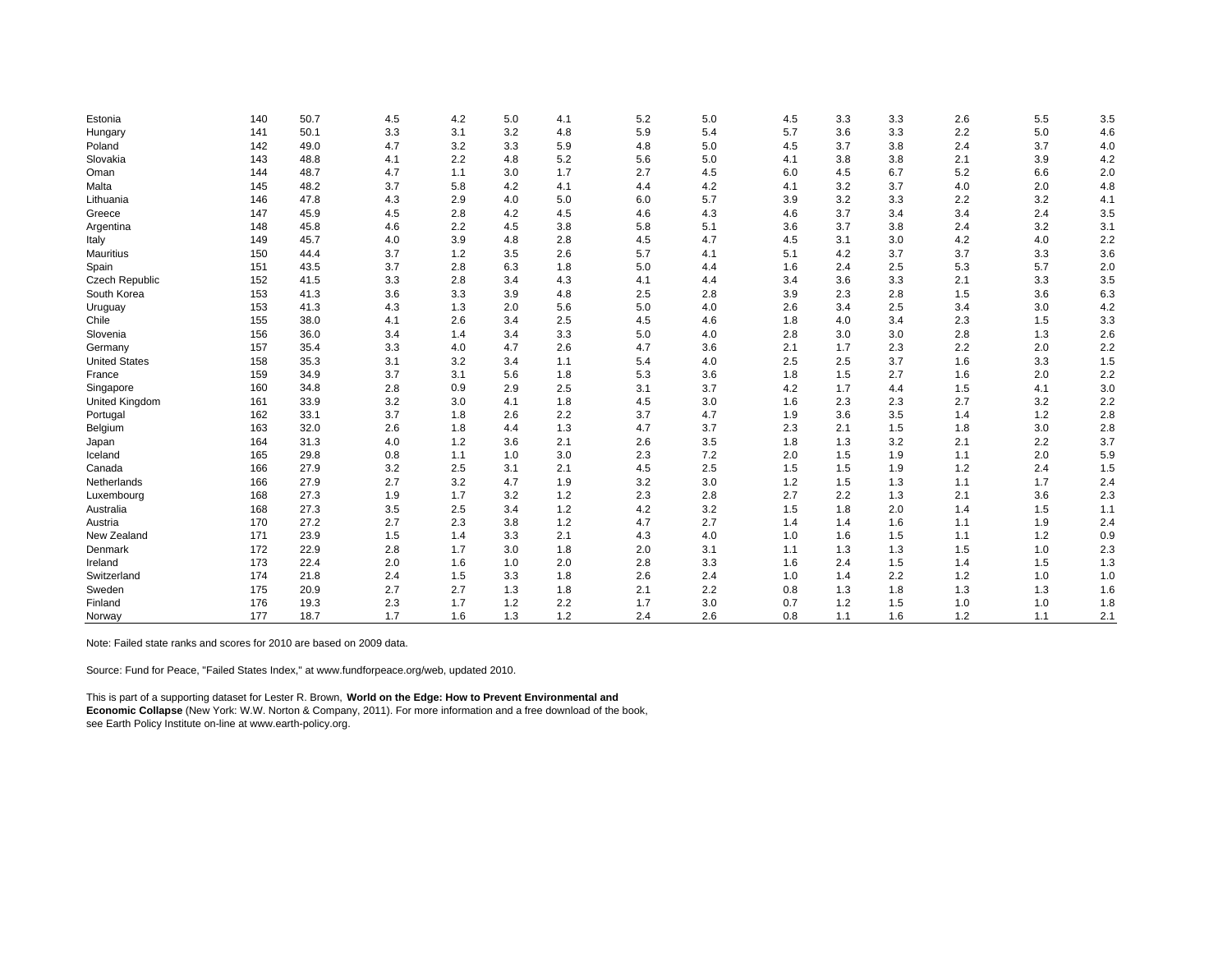# **Demographic Indicators for Top Failing States, 2010**

|                          | <b>Failed State</b> | <b>Failed State</b> |                 | Population       |                             | Population | Infant               | Life Expectancy |             |
|--------------------------|---------------------|---------------------|-----------------|------------------|-----------------------------|------------|----------------------|-----------------|-------------|
| Country                  | Rank                | Score               | Population      | Growth Rate      | <b>Total Fertility Rate</b> | under 15   | Mortality Rate       | at Birth        | Share Urban |
|                          | $(2010)^*$          | $(2010)^*$          | (2010)          | $(2005 - 2010)$  | (2005-2010)                 | (2010)     | $(2005 - 2010)$      | $(2005 - 2010)$ | (2010)      |
|                          |                     |                     | <b>Millions</b> | Percent          | Average Births per          | Percent    | Deaths per           | Years           | Percent     |
|                          |                     |                     |                 |                  | Woman                       |            | <b>Thousand Live</b> |                 |             |
|                          |                     |                     |                 |                  |                             |            | <b>Births</b>        |                 |             |
| Somalia                  | 1                   | 114.3               | 9.4             | 2.3              | 6.4                         | 44.9       | 110                  | 49.6            | 37.4        |
| Chad                     | 2                   | 113.3               | 11.5            | 2.8              | 6.2                         | 45.6       | 130                  | 48.7            | 27.6        |
| Sudan                    | 3                   | 111.8               | 43.2            | 2.2              | 4.2                         | 38.7       | 69                   | 58.0            | 40.1        |
| Zimbabwe                 | 4                   | 110.2               | 12.6            | 0.3              | 3.5                         | 39.5       | 58                   | 44.1            | 38.3        |
| Dem. Rep. of the Congo   | 5                   | 109.9               | 67.8            | 2.8              | 6.1                         | 46.4       | 117                  | 47.5            | 35.2        |
| Afghanistan              | 6                   | 109.3               | 29.1            | 3.4              | 6.6                         | 45.9       | 157                  | 43.8            | 22.6        |
| Iraq                     | 7                   | 107.3               | 31.5            | $2.2\phantom{0}$ | 4.1                         | 40.7       | 33                   | 67.4            | 66.2        |
| Central African Republic | 8                   | 106.4               | 4.5             | 1.9              | 4.8                         | 40.3       | 105                  | 46.9            | 38.9        |
| Guinea                   | 9                   | 105.0               | 10.3            | 2.3              | 5.5                         | 42.6       | 98                   | 57.6            | 35.4        |
| Pakistan                 | 10                  | 102.5               | 184.8           | 2.2              | 4.0                         | 36.6       | 64                   | 66.3            | 35.9        |
| Haiti                    | 11                  | 101.6               | 10.2            | 1.6              | 3.5                         | 35.9       | 62                   | 61.2            | 52.1        |
| Côte d'Ivoire            | 12                  | 101.2               | 21.6            | 2.3              | 4.6                         | 40.4       | 87                   | 57.2            | 50.6        |
| Kenya                    | 13                  | 100.7               | 40.9            | 2.6              | 5.0                         | 42.8       | 64                   | 54.2            | 22.2        |
| Nigeria                  | 14                  | 100.2               | 158.3           | 2.3              | 5.3                         | 42.4       | 109                  | 47.8            | 49.8        |
| Yemen                    | 15                  | 100.0               | 24.3            | 2.9              | 5.3                         | 43.3       | 59                   | 62.7            | 31.8        |
| <b>Burma</b>             | 16                  | 99.4                | 50.5            | 0.9              | 2.3                         | 26.6       | 75                   | 61.2            | 33.6        |
| Ethiopia                 | 17                  | 98.8                | 85.0            | 2.6              | 5.4                         | 43.2       | 79                   | 55.0            | 16.7        |
| Timor-Leste              | 18                  | 98.2                | 1.2             | 3.3              | 6.5                         | 44.7       | 67                   | 60.8            | 28.1        |
| North Korea              | 19                  | 97.8                | 24.0            | 0.4              | 1.9                         | 21.2       | 48                   | 67.3            | 60.2        |
| Niger                    | 20                  | 97.8                | 15.9            | 3.9              | 7.1                         | 50.1       | 88                   | 51.1            | 17.1        |

\* Note: Failed state ranks and scores for 2010 are based on 2009 data.

Source: Compiled by Earth Policy Institute with failed state ranks and scores from Fund for Peace and *Foreign Policy,* "The Failed States Index," *Foreign Policy,*  July/August 2010; population, population growth, fertility, population under 15, infant mortality, and life expectancy from U.N. Population Division, *World Population Prospects: The 2008 Revision Population Database*, at esa.un.org/unpp, updated 11 March 2009; share urban from U.N. Population Division, *World Urbanization Prospects: The 2009 Revision Population Database*, at esa.un.org/unpd/wup/unup, updated 2010.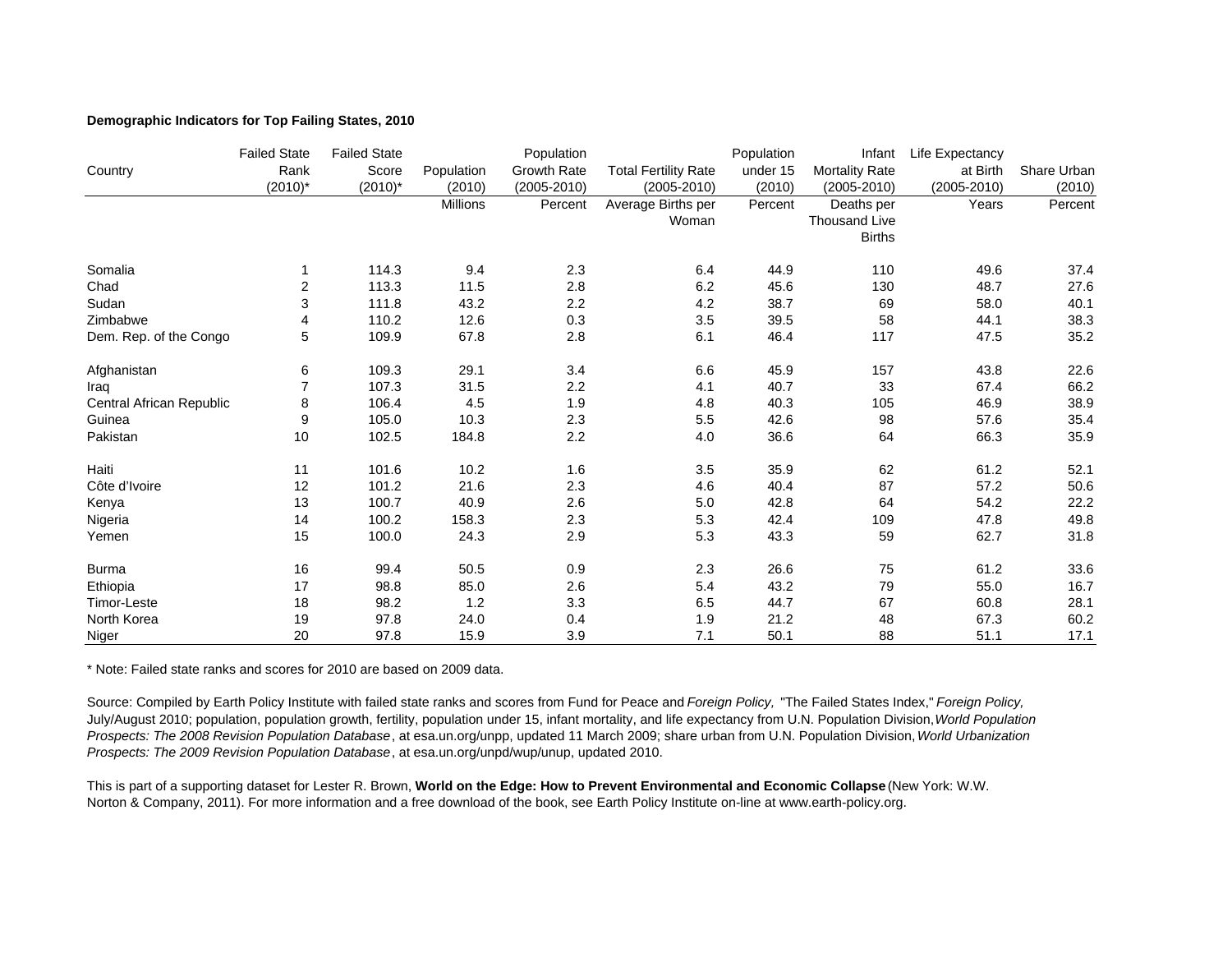#### **Social Indicators for Top Failing States, 2010**

|                          |                     |                     |                               |                 | Net Imports as a         |                     |                                 |                       |
|--------------------------|---------------------|---------------------|-------------------------------|-----------------|--------------------------|---------------------|---------------------------------|-----------------------|
|                          | <b>Failed State</b> | <b>Failed State</b> |                               | Undernourished  | Share of Grain           |                     | Recipient of Primary School Net | <b>Adult Literacy</b> |
| Country                  | Rank                | Score               | <b>GDP Per Capita</b>         | Population      | Consumption <sup>3</sup> | <b>WFP Food Aid</b> | Enrollment                      | Rate                  |
|                          | $(2010)^1$          | $(2010)^1$          | (2008)                        | $(2005 - 2007)$ | (Latest Year)            | (2010)              | (Latest Year)                   | (Latest Year)         |
|                          |                     |                     | Current PPP-                  | Percent         | Percent <sup>4</sup>     |                     | Percent <sup>5</sup>            | Percent               |
|                          |                     |                     | Adjusted Dollars <sup>2</sup> |                 |                          |                     |                                 |                       |
| Somalia                  |                     | 114.3               |                               |                 | 47                       | Yes                 |                                 |                       |
| Chad                     | 2                   | 113.3               | 1,661                         | 37              | 11                       | Yes                 | 61                              | 33                    |
| Sudan                    | 3                   | 111.8               | 2,312                         | 22              | 24                       | Yes                 | 39                              | 69                    |
| Zimbabwe                 | 4                   | 110.2               | 347                           | 30              | 44                       | Yes                 | 90                              | 91                    |
| Dem. Rep. of the Congo   | 5                   | 109.9               | 327                           | 69              | 28                       | Yes                 |                                 | 67                    |
| Afghanistan              | 6                   | 109.3               | 775                           |                 | 37                       | Yes                 |                                 | 28                    |
| Iraq                     | $\overline{7}$      | 107.3               | 3,481                         |                 | 59                       | Yes                 | 88                              | 78                    |
| Central African Republic | 8                   | 106.4               | 739                           | 40              | $\mathbf 0$              | Yes                 | 67                              | 55                    |
| Guinea                   | 9                   | 105.0               | 1,061                         | 17              | 17                       | Yes                 | 71                              | 38                    |
| Pakistan                 | 10                  | 102.5               | 2,617                         | 26              | -9                       | Yes                 | 66                              | 54                    |
| Haiti                    | 11                  | 101.6               | 1,181                         | 57              | 56                       | Yes                 |                                 |                       |
| Côte d'Ivoire            | 12                  | 101.2               | 1,645                         | 14              | 49                       | Yes                 | 57                              | 55                    |
| Kenya                    | 13                  | 100.7               | 1,701                         | 31              | 27                       | Yes                 | 83                              | 87                    |
| Nigeria                  | 14                  | 100.2               | 2,165                         | 6               | 15                       | <b>No</b>           | 61                              | 60                    |
| Yemen                    | 15                  | 100.0               | 2,414                         | 31              | 72                       | Yes                 | 73                              | 61                    |
| Burma                    | 16                  | 99.4                | 1,153                         | 16              | -6                       | Yes                 |                                 | 92                    |
| Ethiopia                 | 17                  | 98.8                | 881                           | 41              | $\overline{7}$           | Yes                 | 83                              | 36                    |
| Timor-Leste              | 18                  | 98.2                | 2,310                         | 31              | 33                       | Yes                 | 82                              |                       |
| North Korea              | 19                  | 97.8                |                               | 33              | 14                       | Yes                 |                                 | 100                   |
| Niger                    | 20                  | 97.8                | 736                           | 20              | 8                        | Yes                 | 54                              | 29                    |

Notes:

"-" indicates no data available.

1 Failed state ranks and scores for 2010 are based on 2009 data.

<sup>2</sup> Purchasing-power-parity (PPP) adjustment attempts to make currency among different countries comparable based on the amount of currency required to purchase the same volume of goods in each country. The IMF expresses PPP-adjusted figures in international dollars, a theoretical currency that corresponds to nominal U.S. dollars.

<sup>3</sup> Negative values indicate that the country is a net exporter of grain.

<sup>5</sup> Enrollment of the official age group for primary school as a percentage of the corresponding population. 4 Figure for Timor-Leste is based on FAO figures for "domestic supply." Figures for remaining countries are based on USDA figures for "domestic consumption."

Source: Compiled by Earth Policy Institute with failed state ranks and scores from Fund for Peace and *Foreign Policy,* "The Failed States Index," *Foreign Policy* , July/August 2010; GDP per capita from International Monetary Fund, *World Economic Outlook Database,* at www.imf.org/external/pubs/ft/weo/2010/02/weodata/index.aspx, updated October 2010; undernourishment from U.N. Food and Agriculture Organization (FAO), "Food Security Statistics," at www.fao.org/economic/ess/food-securitystatistics/en, updated 13 September 2010; grain imports and consumption from U.S. Department of Agriculture, *Production, Supply and Distribution,* electronic database, at www.fas.usda.gov/psdonline, updated 10 December 2010, and from FAO, *FAOSTAT,*

electronic database, at fao.faostat.org, updated 2 June 2010; WFP food aid recipients from U.N. World Food Programme (WFP), "Countries," at www.wfp.org/countries, viewed 29 November 2010; primary enrollment and literacy from UNESCO Institute for Statistics, *Data Centre,* electronic database, at stats.uis.unesco.org, viewed 12 November 2010, and from UNESCO, *EFA Global Monitoring Report 2010: Reaching the Marginalized* (Paris, 2010), statistical tables.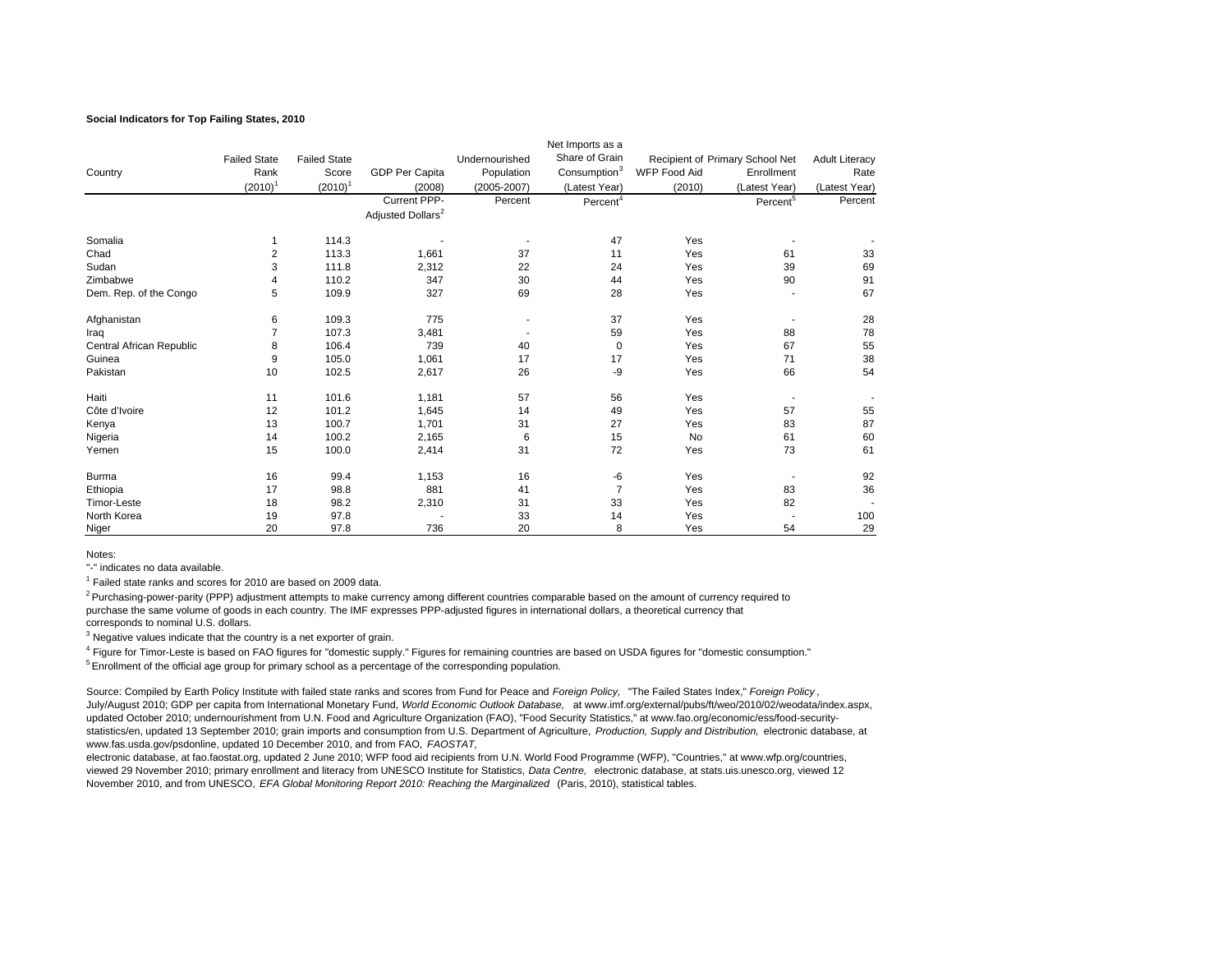## **Environmental Indicators for Top Failing States, 2010**

|                          |                     |                     |                           |                          |              | Forests as a            |                          |                              |                              |
|--------------------------|---------------------|---------------------|---------------------------|--------------------------|--------------|-------------------------|--------------------------|------------------------------|------------------------------|
|                          | <b>Failed State</b> | <b>Failed State</b> |                           |                          |              | Share of Total          | <b>Annual Forest</b>     | <b>Total Renewable</b>       | <b>Internal Renewable</b>    |
| Country                  | Rank                | Score               | <b>Population Density</b> | <b>Livestock Density</b> | Arable Land  | Land Area               | Area Change <sup>2</sup> | <b>Water Resources</b>       | <b>Water Resources</b>       |
|                          | $(2010)^{1}$        | $(2010)^{1}$        | (2010)                    | (2009)                   | (2007)       | (2010)                  | $(2005 - 2010)$          | (2008)                       | (2008)                       |
|                          |                     |                     | Population per            | Animals per              | Hectares per | Percent                 | Percent                  | <b>Cubic Meters Per</b>      | Cubic Meters Per             |
|                          |                     |                     | Square Kilometer          | Square Kilometer         | Person       |                         |                          | Person Per Year <sup>3</sup> | Person Per Year <sup>3</sup> |
| Somalia                  |                     | 114.3               | 15                        | 50                       | 0.11         | 11                      | $-1.1$                   | 1,647                        | 672                          |
| Chad                     |                     | 113.3               | 9                         | 13                       | 0.40         | 9                       | $-0.7$                   | 3,940                        | 1,374                        |
| Sudan                    | 3                   | 111.8               | 17                        | 57                       | 0.48         | 29                      | $-0.1$                   | 1,560                        | 726                          |
| Zimbabwe                 |                     | 110.2               | 32                        | 22                       | 0.26         | 40                      | $-2.0$                   | 2,558                        | 1,568                        |
| Dem. Rep. of the Congo   | 5                   | 109.9               | 29                        | 3                        | 0.11         | 68                      | $-0.2$                   | 19,967                       | 14,006                       |
| Afghanistan              | 6                   | 109.3               | 45                        | 33                       | 0.30         | $\overline{\mathbf{c}}$ | 0.0                      | 2,389                        | 2,021                        |
| Iraq                     |                     | 107.3               | 72                        | 25                       | 0.17         | $\overline{2}$          | 0.0                      | 2,512                        | 1,170                        |
| Central African Republic | 8                   | 106.4               | $\overline{7}$            | 14                       | 0.45         | 36                      | $-0.1$                   | 33,280                       | 32,496                       |
| Guinea                   | 9                   | 105.0               | 42                        | 31                       | 0.23         | 27                      | $-0.5$                   | 22,984                       | 22,984                       |
| Pakistan                 | 10                  | 102.5               | 232                       | 193                      | 0.13         | $\overline{2}$          | $-2.4$                   | 1,273                        | 311                          |
| Haiti                    | 11                  | 101.6               | 367                       | 128                      | 0.09         | 4                       | $-0.8$                   | 1,421                        | 1,317                        |
| Côte d'Ivoire            | 12                  | 101.2               | 67                        | 14                       | 0.14         | 33                      | n.s.                     | 3,941                        | 3,732                        |
| Kenya                    | 13                  | 100.7               | 70                        | 64                       | 0.14         | 6                       | $-0.3$                   | 792                          | 534                          |
| Nigeria                  | 14                  | 100.2               | 171                       | 114                      | 0.25         | 10                      | $-4.0$                   | 1,893                        | 1,462                        |
| Yemen                    | 15                  | 100.0               | 46                        | 37                       | 0.06         | 1                       | 0.0                      | 92                           | 92                           |
| Burma                    | 16                  | 99.4                | 75                        | 29                       | 0.22         | 48                      | $-1.0$                   | 23,566                       | 20,237                       |
| Ethiopia                 | 17                  | 98.8                | 77                        | 99                       | 0.18         | 11                      | $-1.1$                   | 1,512                        | 1,512                        |
| Timor-Leste              | 18                  | 98.2                | 79                        | 29                       | 0.16         | 50                      | $-1.4$                   |                              |                              |
| North Korea              | 19                  | 97.8                | 199                       | 35                       | 0.12         | 47                      | $-2.1$                   | 3,239                        | 2,813                        |
| Niger                    | 20                  | 97.8                | 13                        | 25                       | 1.04         |                         | $-1.0$                   | 2,288                        | 238                          |

Notes:

"-" indicates no data available; "n.s." (not significant) indicates a very small value.

 $1$  Failed state ranks and scores for 2010 are based on 2009 data.

2 Negative figures indicate forest area losses.

 $^3$  Regions where water supplies are less than 1,700 cubic meters per person per year are considered to be "water stressed," those where water supplies are less than 1,000 cubic meters per person per year are said to suffer from "water scarcity," and those with less than 500 cubic meters per person per year suffer from "absolute water scarcity."

Source: Compiled by Earth Policy Institute with failed state ranks and scores from Fund for Peace and Foreign Policy, "The Failed States Index," Foreign Policy, July/August 2010; population density from U.N. Population Division, *World Population Prospects: The 2008 Revision Population Database*, at esa.un.org/unpp, updated 11 March 2009; livestock from U.N. Food and Agriculture Organization (FAO), *ProdSTAT* , electronic database, at faostat.fao.org, updated September 2010, with land area from Central Intelligence Agency, *The World Factbook,* at www.cia.gov/library/publications, updated December 2010; arable land from World Bank, *World Development Indicators,* electronic database, at data.worldbank.org/indicator, viewed 29 November 2010; forest area and area change from FAO, *Global Forest Resources Assessment 2010: Global Tables* (Rome: 2010); renewable water resources from FAO, *AQUASTAT,* electronic database, at www.fao.org/nr/water/aquastat/data/query/index.html, viewed 30 November 2010; definitions of water stress and scarcity from United Nations, Water for Life Decade, "Water Scarcity," at www.un.org/waterforlifedecade/scarcity.html, viewed 8 December 2010.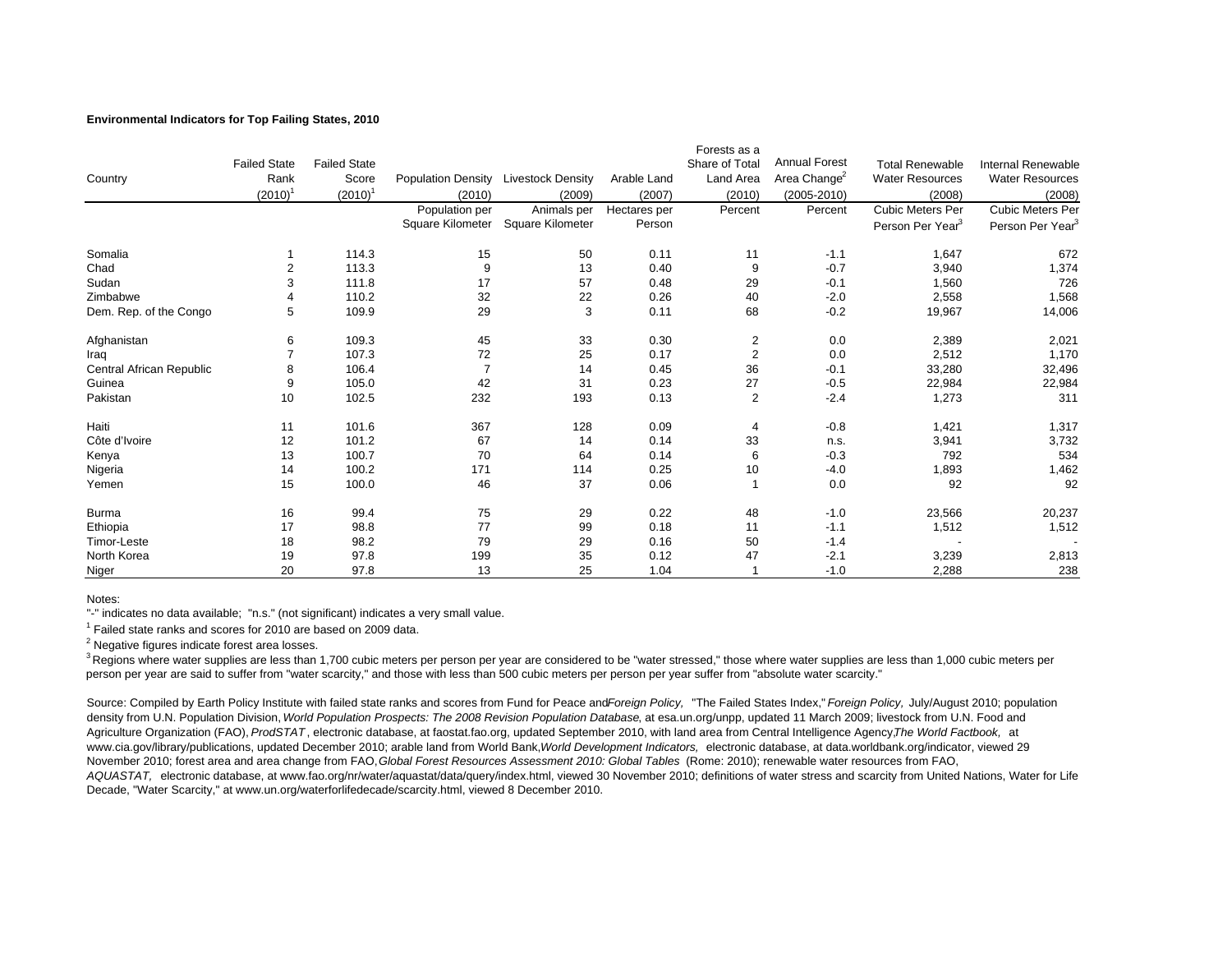## **Demographic Indicators for Top Strong States, 2010**

|                      | <b>Failed State</b> | <b>Failed State</b> |                 | Population         |                             | Population | Infant               | Life Expectancy |             |
|----------------------|---------------------|---------------------|-----------------|--------------------|-----------------------------|------------|----------------------|-----------------|-------------|
| Country              | Rank                | Score               | Population      | <b>Growth Rate</b> | <b>Total Fertility Rate</b> | under 15   | Mortality Rate       | at Birth        | Share Urban |
|                      | $(2010)^*$          | $(2010)^*$          | (2010)          | $(2005 - 2010)$    | $(2005 - 2010)$             | (2010)     | $(2005 - 2010)$      | $(2005 - 2010)$ | (2010)      |
|                      |                     |                     | <b>Millions</b> | Percent            | Average Births per          | Percent    | Deaths per           | Years           | Percent     |
|                      |                     |                     |                 |                    | Woman                       |            | <b>Thousand Live</b> |                 |             |
|                      |                     |                     |                 |                    |                             |            | <b>Births</b>        |                 |             |
| Norway               | 177                 | 18.7                | 4.9             | 0.9                | 1.9                         | 18.8       | 3.5                  | 80.6            | 79.4        |
| Finland              | 176                 | 19.3                | 5.3             | 0.4                | 1.8                         | 16.6       | 3.2                  | 79.6            | 85.1        |
| Sweden               | 175                 | 20.9                | 9.3             | 0.5                | 1.9                         | 16.5       | 3.1                  | 80.9            | 84.7        |
| Switzerland          | 174                 | 21.8                | 7.6             | 0.4                | 1.5                         | 15.2       | 4.1                  | 81.8            | 73.6        |
| Ireland              | 173                 | 22.4                | 4.6             | 1.8                | 2.0                         | 20.8       | 4.5                  | 79.9            | 61.9        |
| Denmark              | 172                 | 22.9                | 5.5             | 0.2                | 1.8                         | 18.0       | 4.4                  | 78.3            | 86.9        |
| New Zealand          | 171                 | 23.9                | 4.3             | 0.9                | 2.0                         | 20.2       | 4.6                  | 80.2            | 86.2        |
| Austria              | 170                 | 27.2                | 8.4             | 0.4                | 1.4                         | 14.7       | 4.3                  | 80.0            | 67.6        |
| Luxembourg           | 168                 | 27.3                | 0.5             | 1.2                | 1.7                         | 17.6       | 4.2                  | 79.5            | 85.2        |
| Australia            | 168                 | 27.3                | 21.5            | 1.1                | 1.8                         | 18.9       | 4.5                  | 81.5            | 89.1        |
| Canada               | 166                 | 27.9                | 33.9            | 1.0                | 1.6                         | 16.3       | 4.8                  | 80.7            | 80.6        |
| Netherlands          | 166                 | 27.9                | 16.7            | 0.4                | 1.7                         | 17.6       | 4.5                  | 80.0            | 82.9        |
| Iceland              | 165                 | 29.8                | 0.3             | 2.2                | 2.1                         | 20.3       | 2.9                  | 81.8            | 93.4        |
| Japan                | 164                 | 31.3                | 127.0           | $-0.1$             | 1.3                         | 13.2       | 3.2                  | 82.7            | 66.8        |
| Belgium              | 163                 | 32.0                | 10.7            | 0.5                | 1.8                         | 16.7       | 4.1                  | 79.7            | 97.4        |
| Portugal             | 162                 | 33.1                | 10.7            | 0.4                | 1.4                         | 15.2       | 4.2                  | 78.7            | 60.7        |
| United Kingdom       | 161                 | 33.9                | 61.9            | 0.5                | 1.8                         | 17.4       | 4.8                  | 79.4            | 79.6        |
| Singapore            | 160                 | 34.8                | 4.8             | 2.5                | 1.3                         | 15.6       | 3.0                  | 80.3            | 100.0       |
| France               | 159                 | 34.9                | 62.6            | 0.5                | 1.9                         | 18.4       | 3.9                  | 81.2            | 85.3        |
| <b>United States</b> | 158                 | 35.3                | 317.6           | 1.0                | 2.1                         | 20.2       | 5.9                  | 79.2            | 82.3        |

\* Note: Failed state ranks and scores for 2010 are based on 2009 data.

Source: Compiled by Earth Policy Institute with failed state ranks and scores from Fund for Peace and *Foreign Policy,* "The Failed States Index," *Foreign Policy,*  July/August 2010; population, population growth, fertility, population under 15, infant mortality, and life expectancy from U.N. Population Division, *World Population Prospects: The 2008 Revision Population Database*, at esa.un.org/unpp, updated 11 March 2009; share urban from U.N. Population Division, *World Urbanization Prospects: The 2009 Revision Population Database*, at esa.un.org/unpd/wup/unup, updated 2010.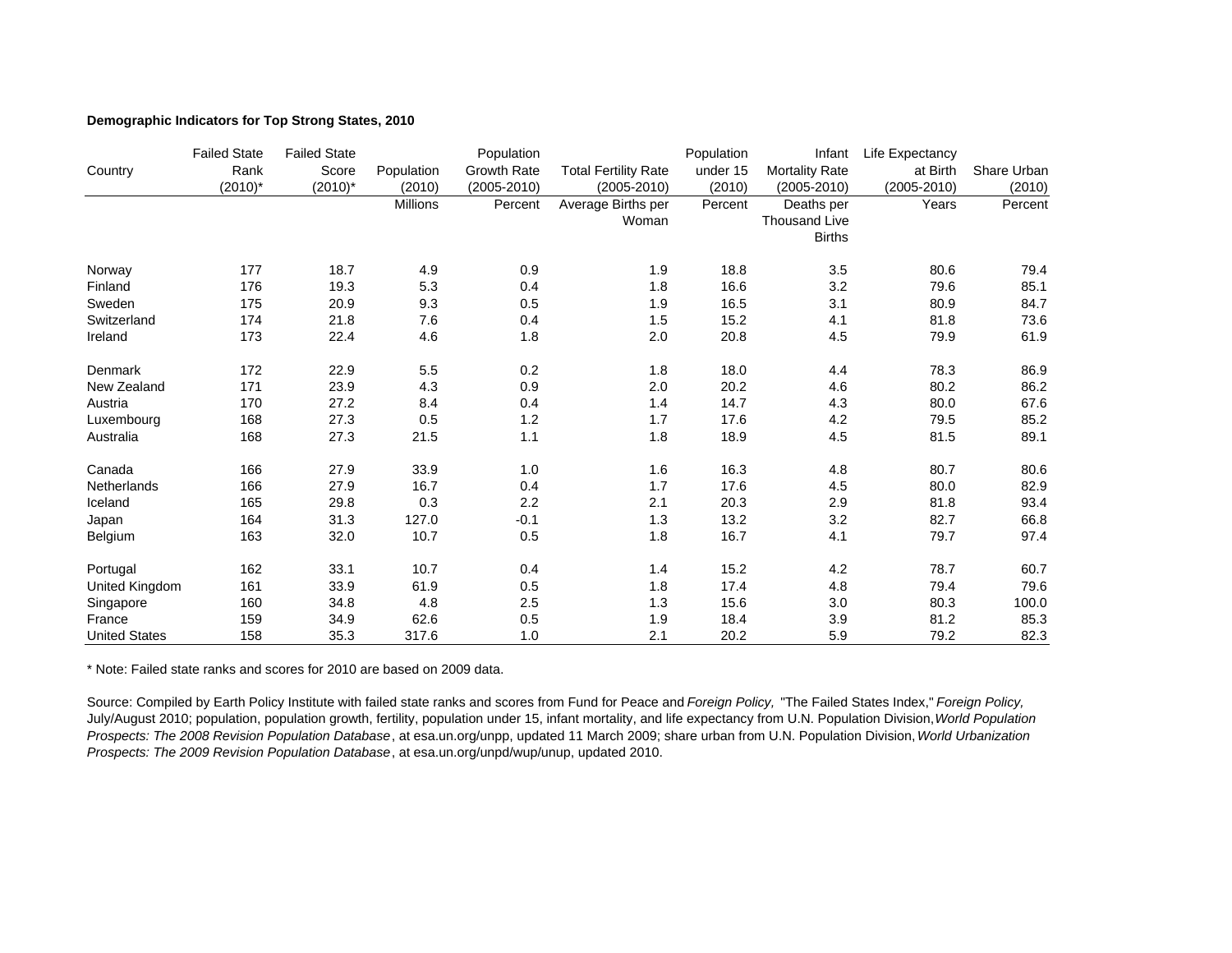#### **Social Indicators for Top Strong States, 2010**

|                      |                     |                     |                               |                          | Net Imports as a         |                     |                       |                       |
|----------------------|---------------------|---------------------|-------------------------------|--------------------------|--------------------------|---------------------|-----------------------|-----------------------|
|                      | <b>Failed State</b> | <b>Failed State</b> |                               | Undernourished           | Share of Grain           | Recipient of        | <b>Primary School</b> | <b>Adult Literacy</b> |
| Country              | Rank                | Score               | <b>GDP Per Capita</b>         | Population               | Consumption <sup>3</sup> | <b>WFP Food Aid</b> | Net Enrollment        | Rate                  |
|                      | $(2010)^{1}$        | $(2010)^1$          | (2008)                        | (2005-2007)              | (Latest Year)            | (2010)              | (Latest Year)         | (Latest Year)         |
|                      |                     |                     | Current PPP-                  | Percent                  | Percent <sup>4</sup>     |                     | Percent <sup>5</sup>  | Percent               |
|                      |                     |                     | Adjusted Dollars <sup>2</sup> |                          |                          |                     |                       |                       |
| Norway               | 177                 | 18.7                | 52,870                        | $<$ 5                    | 34                       | No                  | 98.7                  |                       |
| Finland              | 176                 | 19.3                | 36,205                        | $< 5$                    | $-22$                    | <b>No</b>           | 96.0                  |                       |
| Sweden               | 175                 | 20.9                | 37,878                        | $< 5$                    | $-22$                    | No                  | 94.6                  |                       |
| Switzerland          | 174                 | 21.8                | 41,405                        | $< 5\,$                  | 38                       | No                  | 94.2                  |                       |
| Ireland              | 173                 | 22.4                | 41,827                        | $< 5$                    | 34                       | No                  | 97.1                  |                       |
| Denmark              | 172                 | 22.9                | 37,512                        | $<$ 5                    | -8                       | No                  | 94.8                  |                       |
| New Zealand          | 171                 | 23.9                | 27,140                        | $< 5$                    | 22                       | No                  | 99.5                  |                       |
| Austria              | 170                 | 27.2                | 39,889                        | $<$ 5                    | $-3$                     | No                  | 97.0                  |                       |
| Luxembourg           | 168                 | 27.3                | 82,093                        | $<$ 5                    | 13                       | No                  | 95.7                  |                       |
| Australia            | 168                 | 27.3                | 38,246                        | $< 5$                    | $-124$                   | No                  | 96.9                  |                       |
| Canada               | 166                 | 27.9                | 39,031                        | $<$ 5                    | $-55$                    | No                  | 99.5                  |                       |
| Netherlands          | 166                 | 27.9                | 41,323                        | $< 5$                    | 94                       | No                  | 98.7                  |                       |
| Iceland              | 165                 | 29.8                | 40,635                        | $5$                      | 100                      | No                  | 97.6                  |                       |
| Japan                | 164                 | 31.3                | 33,996                        | $< 5\,$                  | 74                       | No                  | 100.0                 |                       |
| Belgium              | 163                 | 32.0                | 36,339                        | < 5                      | 57                       | No                  | 98.4                  |                       |
| Portugal             | 162                 | 33.1                | 23,082                        | $<$ 5                    | 74                       | No                  | 98.7                  | 94.6                  |
| United Kingdom       | 161                 | 33.9                | 36,079                        | $<$ 5                    | 5                        | No                  | 99.6                  |                       |
| Singapore            | 160                 | 34.8                | 51,247                        | $\overline{\phantom{a}}$ | 100                      | No                  |                       | 94.5                  |
| France               | 159                 | 34.9                | 34,178                        | $< 5$                    | $-71$                    | No                  | 98.4                  |                       |
| <b>United States</b> | 158                 | 35.3                | 47,155                        | < 5                      | $-25$                    | <b>No</b>           | 92.0                  |                       |

Notes:

"-" indicates no data available.

 $<sup>1</sup>$  Failed state ranks and scores for 2010 are based on 2009 data.</sup>

<sup>2</sup> Purchasing-power-parity (PPP) adjustment attempts to make currency among different countries comparable based on the amount of currency required to purchase the same volume of goods in each country. The IMF expresses PPP-adjusted figures in international dollars, a theoretical currency that corresponds to nominal U.S. dollars. <sup>3</sup> Negative values indicate that the country is a net exporter of grain.

<sup>4</sup> Figures for Austria, Belgium, Denmark, Finland, France, Iceland, Ireland, Luxembourg, the Netherlands, Portugal, Sweden, and the United Kingdom are based on FAO figures for "domestic supply." Figures for remaining countries are based on USDA figures for "domestic consumption."

 $<sup>5</sup>$  Enrollment of the official age group for primary school as a percentage of the corresponding population.</sup>

Source: Compiled by Earth Policy Institute with failed state ranks and scores from Fund for Peace and *Foreign Policy*, "The Failed States Index," *Foreign Policy*, July/August 2010; GDP per capita from International Monetary Fund, *World Economic Outlook Database,* at

www.imf.org/external/pubs/ft/weo/2010/02/weodata/index.aspx, updated October 2010; undernourishment from U.N. Food and Agriculture Organization (FAO), "Food Security Statistics," at www.fao.org/economic/ess/food-security-statistics/en, updated 13 September 2010; grain data for European Union members and Iceland from FAO, *FAOSTAT,* electronic database, at faostat.fao.org, updated 2 June 2010; grain data for remaining countries from U.S. Department of Agriculture (USDA), *Production, Supply and Distribution,* electronic database, at www.fas.usda.gov/psdonline, updated 10 December 2010;

WFP food aid recipients from U.N. World Food Programme (WFP), "Countries," at www.wfp.org/countries, viewed 29 November 2010; primary enrollment and literacy from UNESCO Institute for Statistics, *Data Centre* , electronic database, at stats.uis.unesco.org, viewed 12 November 2010.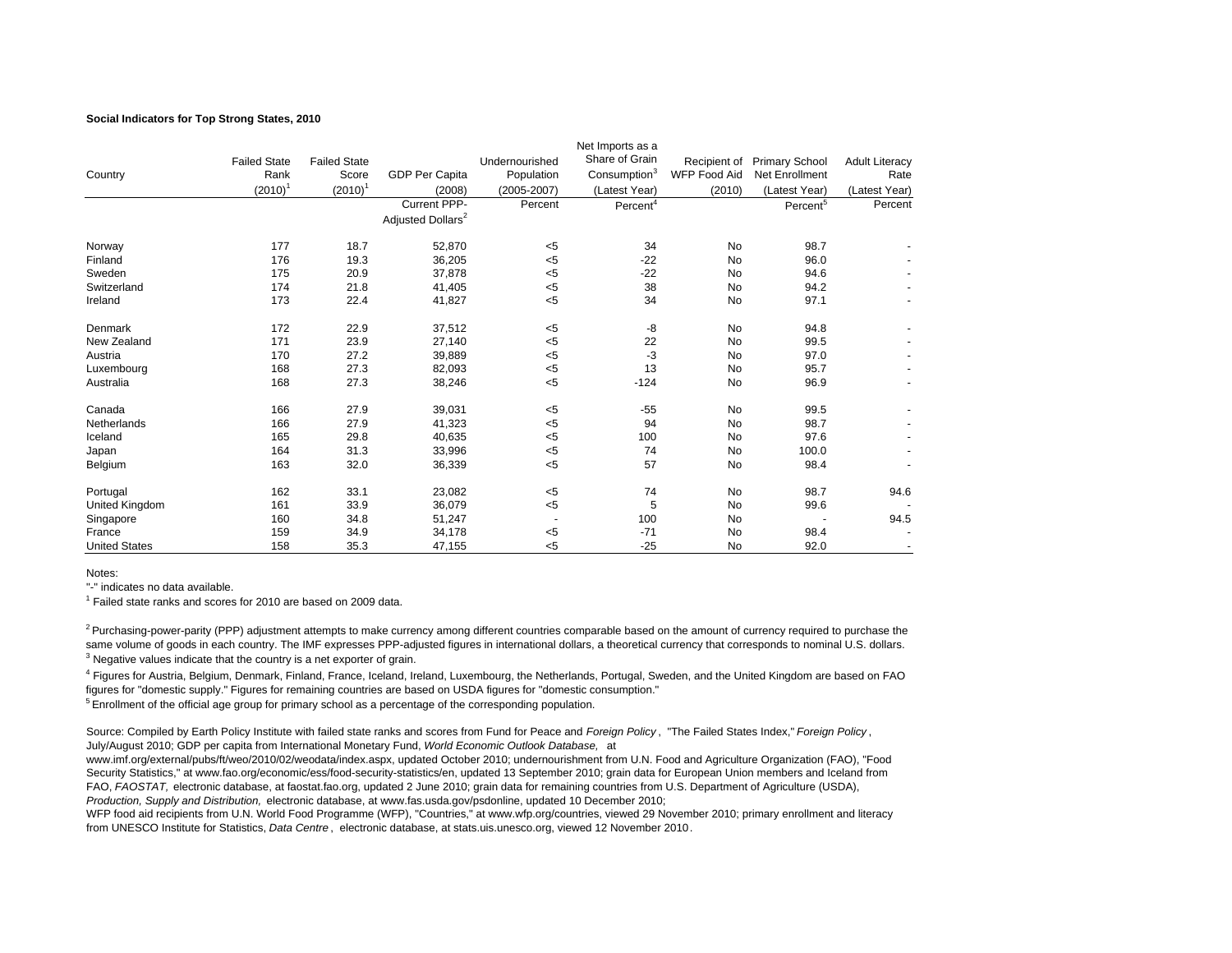## **Environmental Indicators for Top Strong States, 2010**

|                      |                     |                     |                           |                          |              | Forests as a   |                          |                              |                              |
|----------------------|---------------------|---------------------|---------------------------|--------------------------|--------------|----------------|--------------------------|------------------------------|------------------------------|
|                      | <b>Failed State</b> | <b>Failed State</b> |                           |                          |              | Share of Total | <b>Annual Forest</b>     | <b>Total Renewable</b>       | <b>Internal Renewable</b>    |
| Country              | Rank                | Score               | <b>Population Density</b> | <b>Livestock Density</b> | Arable Land  | Land Area      | Area Change <sup>2</sup> | <b>Water Resources</b>       | <b>Water Resources</b>       |
|                      | $(2010)^{1}$        | $(2010)^1$          | (2010)                    | (Latest Year)            | (2007)       | (2010)         | $(2005 - 2010)$          | (2008)                       | (2008)                       |
|                      |                     |                     | Population per            | Animals per              | Hectares per | Percent        | Percent                  | <b>Cubic Meters Per</b>      | <b>Cubic Meters Per</b>      |
|                      |                     |                     | Square Kilometer          | <b>Square Kilometer</b>  | Person       |                |                          | Person Per Year <sup>3</sup> | Person Per Year <sup>3</sup> |
| Norway               | 177                 | 18.7                | 13                        | 11                       | 0.18         | 33             | 0.8                      | 80,134                       | 80,134                       |
| Finland              | 176                 | 19.3                | 16                        | 3                        | 0.43         | 73             | 0.0                      | 20,739                       | 20,173                       |
| Sweden               | 175                 | 20.9                | 21                        | 5                        | 0.29         | 69             | 0.0                      | 18,903                       | 18,577                       |
| Switzerland          | 174                 | 21.8                | 184                       | 53                       | 0.05         | 31             | 0.4                      | 7,095                        | 5,357                        |
| Ireland              | 173                 | 22.4                | 65                        | 167                      | 0.24         | 11             | 1.2                      | 11,720                       | 11,043                       |
| Denmark              | 172                 | 22.9                | 127                       | 39                       | 0.42         | 13             | 0.4                      | 1,099                        | 1,099                        |
| New Zealand          | 171                 | 23.9                | 16                        | 158                      | 0.20         | 31             | $-0.1$                   | 77,305                       | 77,305                       |
| Austria              | 170                 | 27.2                | 100                       | 29                       | 0.17         | 47             | 0.1                      | 9,320                        | 6,597                        |
| Luxembourg           | 168                 | 27.3                | 190                       | 81                       | 0.13         | 33             | 0.0                      | 6,445                        | 2,079                        |
| Australia            | 168                 | 27.3                | 3                         | 13                       | 2.10         | 19             | $-0.6$                   | 23,346                       | 23,346                       |
| Canada               | 166                 | 27.9                | 3                         | 2                        | 1.37         | 34             | 0.0                      | 87,255                       | 85,691                       |
| Netherlands          | 166                 | 27.9                | 401                       | 163                      | 0.06         | 11             | 0.0                      | 5,506                        | 666                          |
| Iceland              | 165                 | 29.8                | 3                         | 5                        | 0.02         | n.s.           | 3.3                      | 539,683                      | 539,683                      |
| Japan                | 164                 | 31.3                | 336                       | 12                       | 0.03         | 69             | 0.0                      | 3,378                        | 3,378                        |
| Belgium              | 163                 | 32.0                | 350                       | 89                       | 0.08         | 22             | 0.2                      | 1,728                        | 1,133                        |
| Portugal             | 162                 | 33.1                | 117                       | 55                       | 0.10         | 38             | 0.1                      | 6,434                        | 3,559                        |
| United Kingdom       | 161                 | 33.9                | 255                       | 169                      | 0.10         | 12             | 0.3                      | 2,392                        | 2,359                        |
| Singapore            | 160                 | 34.8                | 7,082                     |                          | 0.00         | 3              | 0.0                      | 130                          | 130                          |
| France               | 159                 | 34.9                | 114                       | 50                       | 0.30         | 29             | 0.3                      | 3,284                        | 2,877                        |
| <b>United States</b> | 158                 | 35.3                | 33                        | 11                       | 0.57         | 33             | 0.1                      | 9,847                        | 9,042                        |

Notes:

"-" indicates no data available; "n.s." (not significant) indicates a very small value.

 $1$  Failed state ranks and scores for 2010 are based on 2009 data.

 $2$  Positive figures indicate forest area gains; negative figures indicate forest area losses.

 $^3$  Regions where water supplies are less than 1,700 cubic meters per person per year are considered to be "water stressed," those where water supplies are less than 1,000 cubic meters per person per year are said to suffer from "water scarcity," and those with less than 500 cubic meters per person per year suffer from "absolute water scarcity."

Source: Compiled by Earth Policy Institute with failed state ranks and scores from Fund for Peace and Foreign Policy, "The Failed States Index," Foreign Policy, July/August 2010; population density from U.N. Population Division, *World Population Prospects: The 2008 Revision Population Database*, at esa.un.org/unpp, updated 11 March 2009; livestock from U.N. Food and Agriculture Organization (FAO), *ProdSTAT* , electronic database, at faostat.fao.org, updated September 2010, with land area from Central Intelligence Agency, *The World Factbook,* at www.cia.gov/library/publications, updated December 2010; arable land from World Bank, *World Development Indicators,* electronic database, at data.worldbank.org/indicator, viewed 29 November 2010; forest area and area change from FAO, *Global Forest Resources Assessment 2010: Global Tables* (Rome: 2010); renewable water resources from FAO, *AQUASTAT,* electronic database, at www.fao.org/nr/water/aquastat/dbase/index.stm, viewed 30 November 2010; definitions of water stress and scarcity from United Nations, Water for Life Decade, "Water Scarcity," at www.un.org/waterforlifedecade/scarcity.html, viewed 8 December 2010.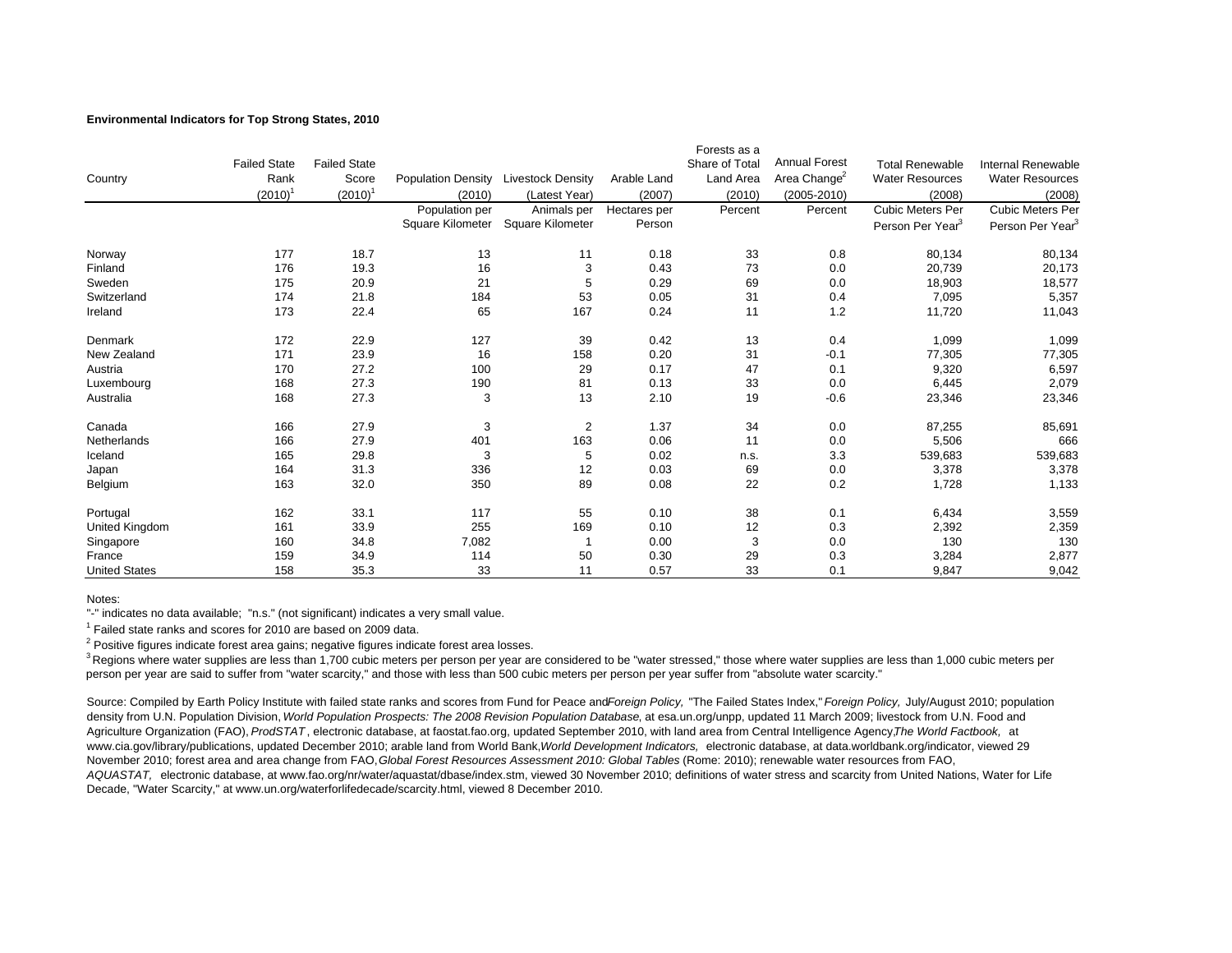# **Global Wild Poliovirus Cases, 1985-2010**

|      | Estimated and   |
|------|-----------------|
| Year | Reported Cases* |
|      |                 |
| 1985 | 387,000         |
| 1986 | 323,000         |
| 1987 | 394,000         |
| 1988 | 345,000         |
| 1989 | 261.000         |
| 1990 | 233,000         |
| 1991 | 134,000         |
| 1992 | 137,000         |
| 1993 | 76,000          |
| 1994 | 73,000          |
| 1995 | 60,000          |
| 1996 | 33,000          |
| 1997 | 18,000          |
| 1998 | 10,000          |
| 1999 | 10,000          |
| 2000 | 719             |
| 2001 | 483             |
| 2002 | 1,918           |
| 2003 | 784             |
| 2004 | 1,255           |
| 2005 | 1,979           |
| 2006 | 1,997           |
| 2007 | 1,315           |
| 2008 | 1,651           |
| 2009 | 1,604           |
| 2010 | 920             |

\* Note: Cases prior to 2000 are largely comprised of estimates because disease surveillance was not sufficiently sensitive to provide a precise number of cases.

Source: Compiled by Earth Policy Institute with 1985-1999 from Oliver Rosenbauer, World Health Organization (WHO), "Progress in Polio Eradication, Estimated and Reported Polio Cases, 1985-2006," September 2007; 2000-2010 from "Wild Poliovirus List 2000-2010," in WHO Global Polio Eradication Initiative, "Polio This Week," at www.polioeradication.org, updated 5 January 2011.